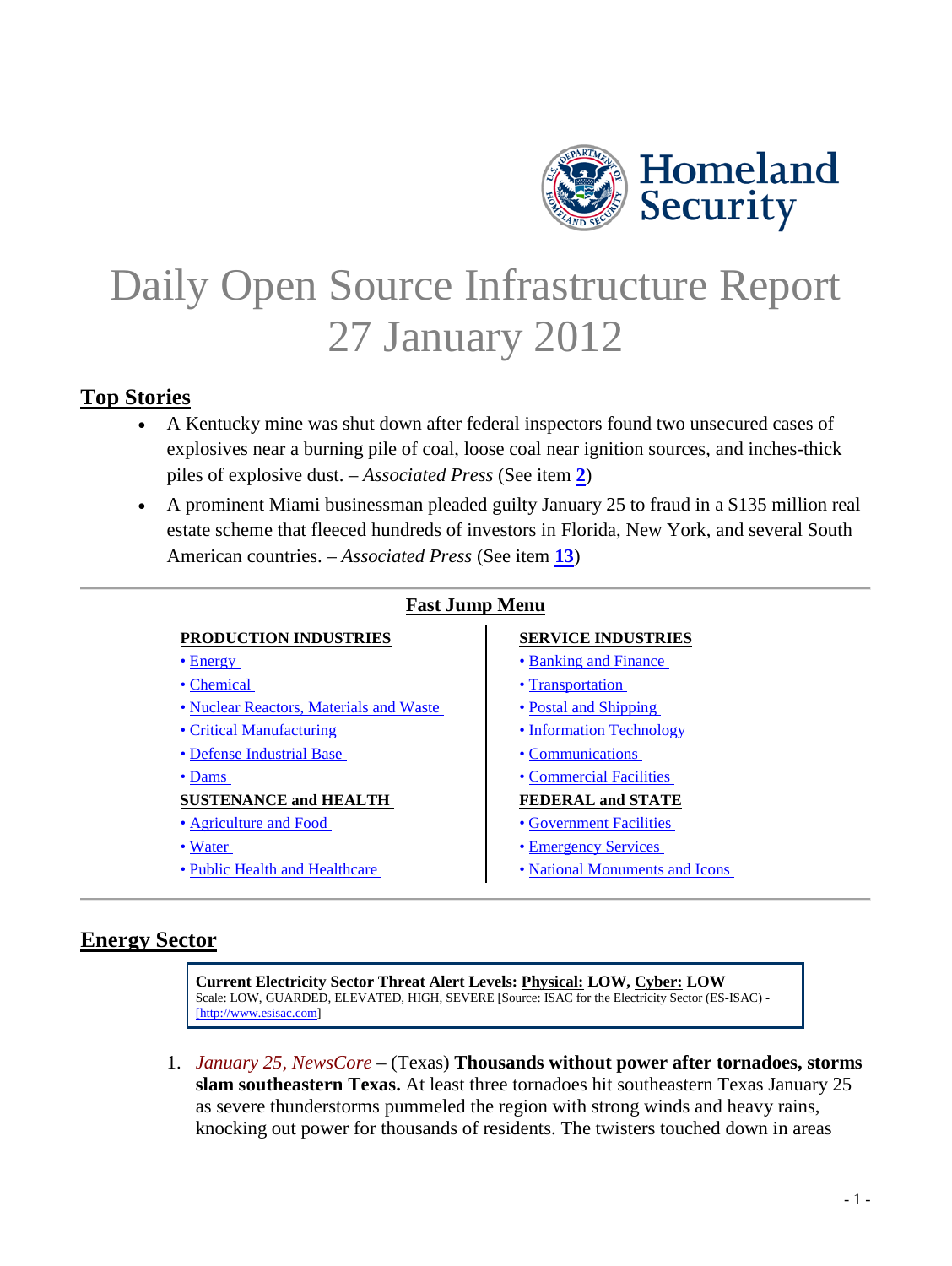northwest of Houston, the Houston Chronicle reported, knocking down trees and destroying one local business. Two more tornadoes reportedly touched down in Brenham and in Waller County. High wind gusts before sunrise knocked out power to nearly 21,000 people in the Houston area, with work crews scrambling in the aftermath to restore electricity. Winds and rain also slowed flight arrivals at Houston's George Bush Intercontinental Airport, the Chronicle added.

Source: [http://www.myfoxboston.com/dpps/news/texas-tornado-storm-power-dpgonc-](http://www.myfoxboston.com/dpps/news/texas-tornado-storm-power-dpgonc-20110125-to-_17381001)[20110125-to-\\_17381001](http://www.myfoxboston.com/dpps/news/texas-tornado-storm-power-dpgonc-20110125-to-_17381001)

<span id="page-1-0"></span>2. *January 25, Associated Press* – (Kentucky) **MSHA shuts Ky. mine over coal fire, other hazards.** A Kentucky mine was shut down after federal inspectors found two unsecured cases of explosives near a burning pile of coal, as the government issued 174 citations and 19 orders at troubled coal mines during December. The Mine Safety and Health Administration (MSHA) said January 25 it issued 32 citations and 12 orders against Coal Creek Mining LLC's No. 2 Mine in Floyd County, Kentucky. Inspectors found a 5- by 10-foot coal pile on fire about 23 feet from two cases of explosives outside the mine and issued an imminent danger order. The key to the explosives cache was lying on top. Inspectors said they also found a 5-gallon oil bucket full of burning coal and other materials near a portal in the mine, and loose coal up to 30 inches deep under conveyor belts and near ignition sources. The mine was inadequately dusted with pulverized limestone to prevent explosions, and the MSHA said the operator also failed to use approved ventilation plans. Explosive coal dust was 2 to 4 inches deep in places. More unwarrantable failure orders were issued for inadequate hazard examinations, including on-shift conveyor belt examinations and weekly inspections of the return air course and electrical equipment. After the December inspection, the MSHA issued two more orders against Coal Creek for failing to fully correct the problems. The agency also issued 53 citations and five orders in December against Clark Mining Inc.'s No. 3 mine, and 25 citations and two orders against Bell County Coal Corp's Jellico No. 1, both in Kentucky.

Source: [http://www.cbsnews.com/8301-505245\\_162-57366077/msha-shuts-ky-mine](http://www.cbsnews.com/8301-505245_162-57366077/msha-shuts-ky-mine-over-coal-fire-other-hazards/)[over-coal-fire-other-hazards/](http://www.cbsnews.com/8301-505245_162-57366077/msha-shuts-ky-mine-over-coal-fire-other-hazards/)

<span id="page-1-1"></span>3. *January 25, Associated Press* – (Tennessee) **Coal company sent violation notice over local discharge.** Mining regulators responding to a discharge of partially treated coal cleaning wastewater in the New River in east Tennessee sent a notice of violation letter to Premium Coal Inc, the Associated Press reported January 25. The Tennessee Department of Environment and Conservation issued the letter in response to a January 3 discharge of partially treated coal process wastewater and slurry that includes chemicals used in the washing operation in the Devonia community of Anderson County. The operation remained shut down. No drinking water operations are affected, although there were reports of a black water pollution "plume" more than 28 miles away, said an agency spokeswoman. The discharge originated from a pipe in the Gum Branch Slurry Impoundment and was not reported within 24 hours as required, according to the notice letter signed by an environmental specialist with the mining section of the state agency's water pollution control division. The letter also says the company failed to quickly start collecting discharge water samples. Permit records show there have been violation notices in previous years. The notice orders the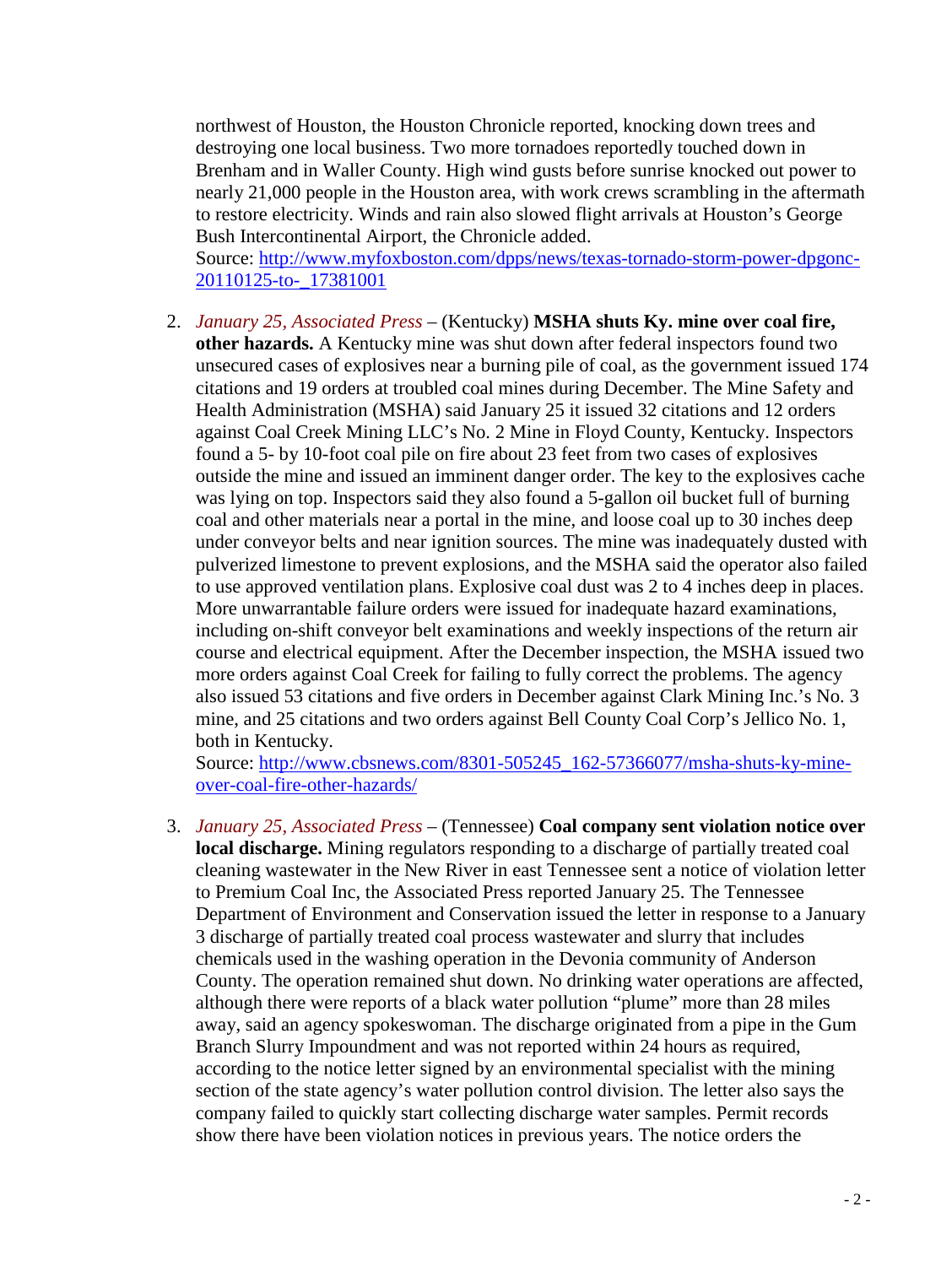company to continue collecting daily samples and provide detailed water analysis within 30 days. The company in a January 13 report said about 1.4 million gallons of the water "left the impoundment" and an undetermined amount reached the river. Premium Coal's report said its managers "voluntarily idled the preparation plant" and then took corrective action. A member of the board of Statewide Organizing for Community Empowerment said "more than 1 million gallons of toxic waste drained into the New River which flows to the Big South Fork National River and Recreation Area." He said the pollutants "include mercury, selenium, arsenic and all kinds of heavy metals." He also said there were reports of black water just outside the Big South Fork area.

Source: [http://www.oakridger.com/newsnow/x364056927/Coal-company-sent](http://www.oakridger.com/newsnow/x364056927/Coal-company-sent-violation-notice-over-local-discharge)[violation-notice-over-local-discharge](http://www.oakridger.com/newsnow/x364056927/Coal-company-sent-violation-notice-over-local-discharge)

<span id="page-2-0"></span>For another story, see item **[8](#page-4-3)**

#### [\[Return to top\]](#page-0-1)

# <span id="page-2-1"></span>**Chemical Industry Sector**

- 4. *January 25, WFAA 8 Dallas/Fort Worth* (Texas) **Rainwaters overflow chemical containment ponds in Waxahachie.** Heavy rainfall led state and local officials in Waxahachie, Texas, to respond January 25 to the accidental runoff of chemically polluted waters leftover from a massive chemical spill at the Magnablend plant that occurred last October. One resident saw foam in the air behind his property and smelled a putrid odor. "At this time there are no apparent health threats," said a representative of the Texas Commission on Environmental Quality. "There is a concern that it has discharged into the bayous and ditches in this area, and we are monitoring that." Late January 25, Magnablend officials said the 4 inches of rain had over-run containment ponds established after the October fire destroyed the plant where workers mixed and stored mostly fracking chemicals. Those ponds were presumed to still be polluted with chemical residue. Water samples will be taken by the state and contamination levels will be monitored because the creek leads to the Waxahachie water supply. Source: [http://www.wfaa.com/news/local/Rainwaters-over-top-chemical-containment](http://www.wfaa.com/news/local/Rainwaters-over-top-chemical-containment-ponds-in-Waxahachie-138086863.html)[ponds-in-Waxahachie-138086863.html](http://www.wfaa.com/news/local/Rainwaters-over-top-chemical-containment-ponds-in-Waxahachie-138086863.html)
- <span id="page-2-2"></span>5. *January 25, Philly.com* – (Pennsylvania) **Montco Superfund site owners pay \$2.1M.** The current and former owners of a Superfund site in Montgomery County, Pennsylvania, where tires and polyvinyl chloride plastic resins were manufactured, agreed to pay \$2.1 million in past cleanup costs, the U.S. Environmental Protection Agency (EPA) announced January 25. The companies — Occidental Chemical Corp. (known as OxyChem), Bridgestone Americas Tire Operations, and Glenn Springs Holdings Inc. — also accepted responsibility for future cleanup costs at the site, which is in Lower Pottsgrove Township. OxyChem currently owns the site, and Glenn Springs manages it. The agreement was spelled out in a consent decree filed in federal court by the Justice Department. For over four decades — 1942 to 1985 — four owners of the property disposed of cutting oils, metal filings, tires, PVC sludge resins, and other wastes. In 1989, the EPA placed the site on its Superfund list because of unsafe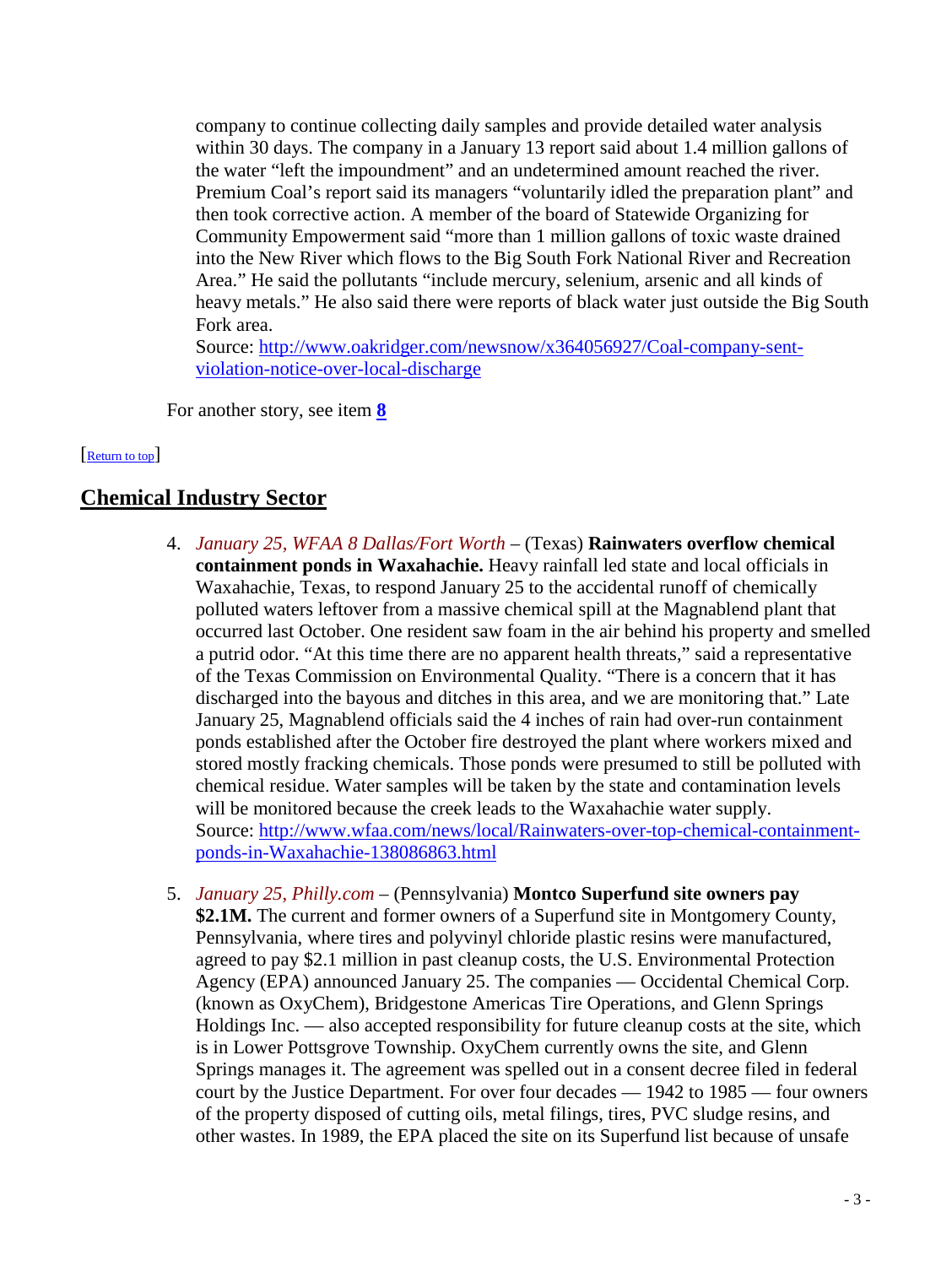levels of trichloroethylene, vinyl chloride, and other hazardous substances in the soil and groundwater. OxyChem completed remedial action, which included construction of a groundwater treatment plant, and excavating contaminated lagoon sludges in 2008. Source: [http://articles.philly.com/2012-01-25/news/30663453\\_1\\_superfund-list-pvc](http://articles.philly.com/2012-01-25/news/30663453_1_superfund-list-pvc-cleanup-costs)[cleanup-costs](http://articles.philly.com/2012-01-25/news/30663453_1_superfund-list-pvc-cleanup-costs)

<span id="page-3-1"></span>6. *January 25, Environmental Health News* – (West Virginia; Ohio) **Children near West Virginia DuPont plant exposed to higher C8 concentrations than mothers.** Children living near DuPont's plant in Wood County, West Virginia, are exposed to much higher concentrations of an industrial chemical than their mothers, according to a study published online January 23 in the journal Environmental Health Perspectives. Children under 5, exposed from drinking water as well as breast milk, had 44 percent more of the chemical in their blood than their mothers. The study was undertaken by a court-approved panel of three scientists who have spent 7 years trying to determine whether the chemical perfluorooctanoate, or PFOA, also known as C8, is making people sick in the Mid-Ohio Valley. C8 is used in the manufacture of Teflon nonstick cookware, waterproof clothing, food packaging, and other products. Nearly everyone worldwide has traces of it in their bodies. However, people near the DuPont plant have extraordinary levels of PFOA –- about seven times more than the U.S. average –- because the compound, used at the plant since 1951, has contaminated drinking water. For a related chemical called PFOS, blood concentrations were 42 percent higher in children than mothers, and it persisted until the children were 19 years old. Scientists said fetuses, infants, and young children are the most vulnerable to toxic effects of industrial chemicals such as PFOA and PFOS because they might interfere with development of brains, reproductive tracts, and hormones. The panel of scientists was created as part of a settlement after residents from West Virginia and Ohio filed a class action lawsuit against DuPont in 2001 alleging health damage from contaminated water. The panel is scheduled to reach a conclusion in July about the probability of health effects from PFOA exposure. Under the settlement, if the scientists find a "probable link" exists between the chemical and any diseases, DuPont will fund a medical monitoring program for residents.

<span id="page-3-0"></span>Source: [http://www.environmentalhealthnews.org/ehs/news/2012/c8-found-in-high](http://www.environmentalhealthnews.org/ehs/news/2012/c8-found-in-high-concentrations-near-west-virginia-dupont-plant)[concentrations-near-west-virginia-dupont-plant](http://www.environmentalhealthnews.org/ehs/news/2012/c8-found-in-high-concentrations-near-west-virginia-dupont-plant)

### [\[Return to top\]](#page-0-1)

# <span id="page-3-2"></span>**Nuclear Reactors, Materials and Waste Sector**

7. *January 26, Nashville Tennessean* – (Tennessee) **Regulators say flood barriers may not protect TVA's nuclear plants.** Sand baskets that the Tennessee Valley Authority installed at dams in Tennessee to protect its nuclear plants from a worst-case flood could fail, according to a Nuclear Regulatory Commission (NRC) letter dated January 25. The NRC said the baskets are not capable of standing up to the impact of debris barreling down the Tennessee River in a massive flood. "There is potential for this debris to damage the baskets or push the individual baskets apart, causing a breach," the letter said. "There would be no time to repair the baskets because the flood would already be in progress." The sand-filled, wire mesh baskets were placed around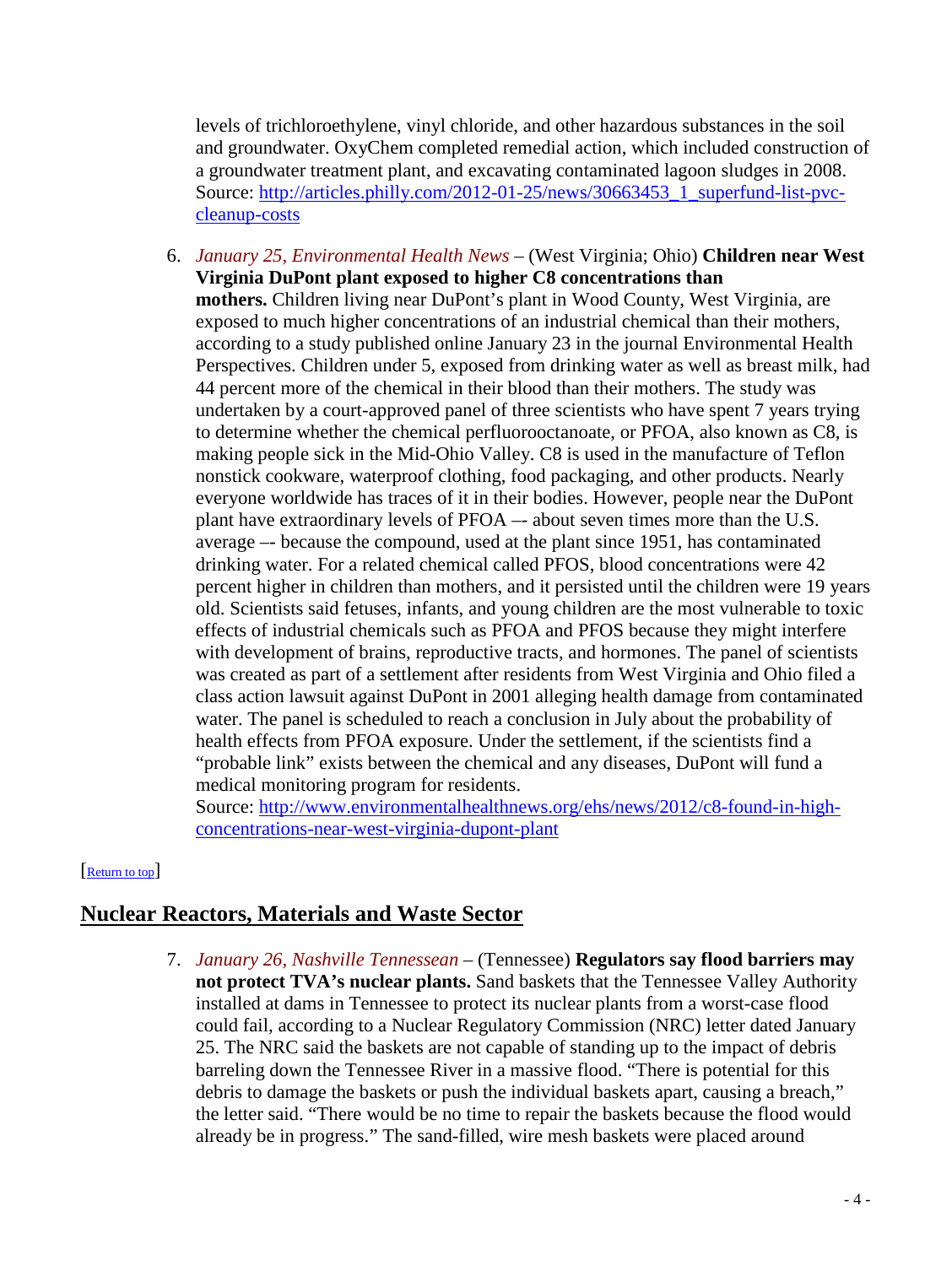Cherokee, Fort Loudon, Tellico, and Watts Bar dams and earthen embankments. The electric power producer had told the NRC in 2010 that a project to resolve flooding concerns would extend into 2016 with dam modifications handled by the U.S. Army Corps of Engineers. Lack of federal funds is expected to cause more delay. The NRC said the baskets are acceptable as a temporary fix. Source:

<span id="page-4-1"></span>[http://www.tennessean.com/article/20120126/NEWS11/301260077/Regulators-say](http://www.tennessean.com/article/20120126/NEWS11/301260077/Regulators-say-flood-barriers-may-not-protect-TVA-s-nuclear-plants?odyssey=nav|head)[flood-barriers-may-not-protect-TVA-s-nuclear-plants?odyssey=nav|head](http://www.tennessean.com/article/20120126/NEWS11/301260077/Regulators-say-flood-barriers-may-not-protect-TVA-s-nuclear-plants?odyssey=nav|head)

#### [\[Return to top\]](#page-0-1)

# <span id="page-4-3"></span>**Critical Manufacturing Sector**

8. *January 25, WJXT 4 Jacksonville* – (Florida) **Rechargable battery plant evacuated.** A new rechargeable battery manufacturing plant in Jacksonville, Florida, was evacuated January 25, and two people were hospitalized after they were apparently overcome by fumes. More than 100 people were ordered out of one building that was evacuated. In addition to two people being transported to area hospitals, six people were evaluated for effects from exposure. A haz-mat team went through the building with air monitors, and an all-clear was given just before 4:30 p.m. Source: [http://www.news4jax.com/news/Rechargable-battery-plant-evacuated/-](http://www.news4jax.com/news/Rechargable-battery-plant-evacuated/-/475880/8501726/-/ig65hyz/-/index.html)

[/475880/8501726/-/ig65hyz/-/index.html](http://www.news4jax.com/news/Rechargable-battery-plant-evacuated/-/475880/8501726/-/ig65hyz/-/index.html)

9. *January 25, Associated Press* – (Georgia) **Pa. company fined \$93K for Ga. plant.** A Rydal, Georgia manufacturing plant that manufactures heavy duty truck bodies for Home Depot, Lowe's, UPS, FedEx, and Ryder was fined \$93,000 for what federal officials said were safety and health violations, the Associated Press reported January 25. The Occupational Safety and Health Administration said Morgantown, Pennsylvania-based Morgan Corp. failed to provide welding screens for workers and did not give employees training on how to use hazardous chemicals, among other infractions. Other violations included workers who were allowed to bypass safety features on equipment. In all, federal officials said the plant had 24 violations following a July inspection visit.

<span id="page-4-2"></span>Source: [http://www.canadianbusiness.com/article/67624--pa-company-fined-93k-for](http://www.canadianbusiness.com/article/67624--pa-company-fined-93k-for-ga-plant)[ga-plant](http://www.canadianbusiness.com/article/67624--pa-company-fined-93k-for-ga-plant)

### [\[Return to top\]](#page-0-1)

# **Defense Industrial Base Sector**

<span id="page-4-0"></span>See item **[8](#page-4-3)**

[\[Return to top\]](#page-0-1)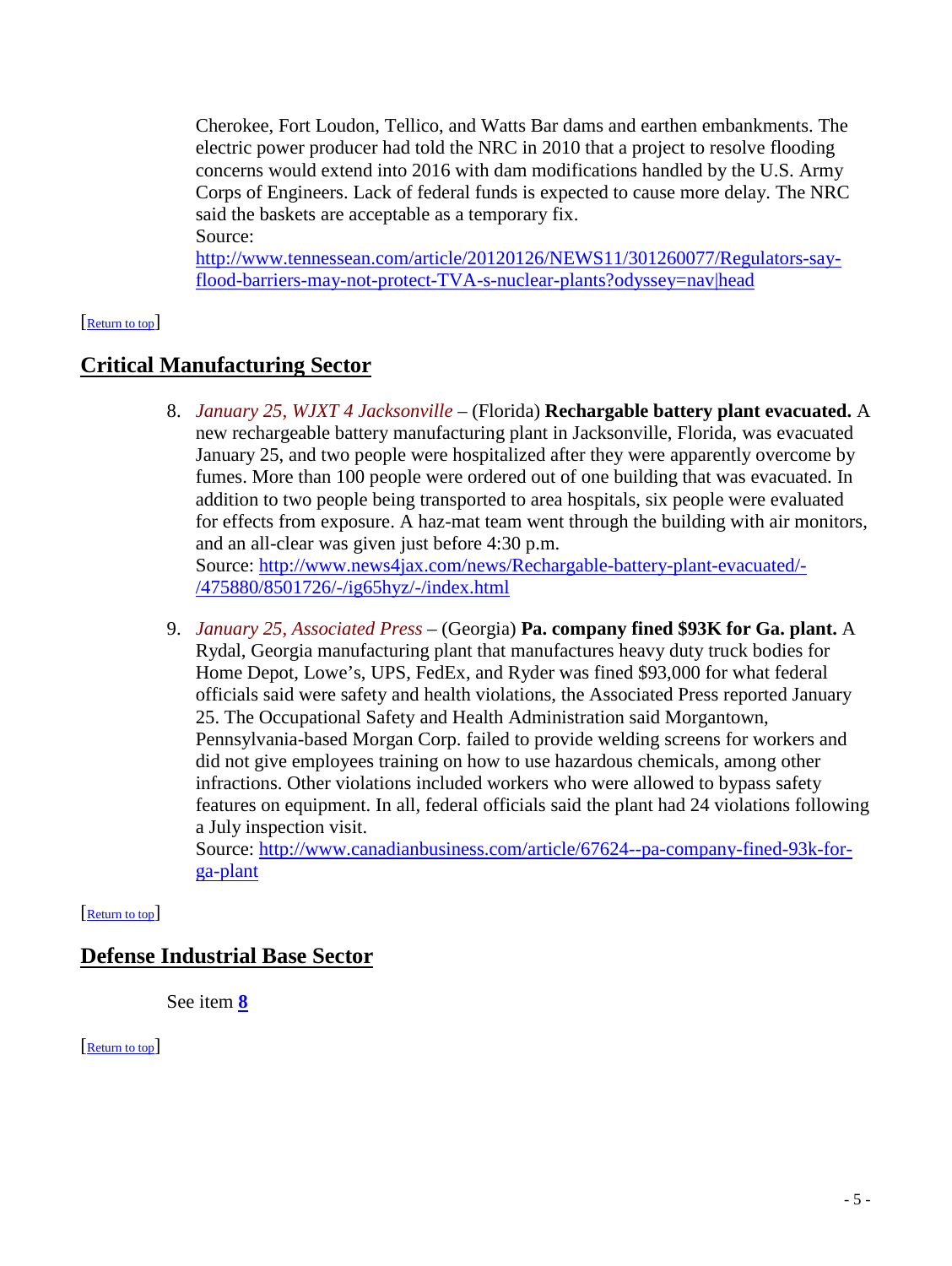# **Banking and Finance Sector**

- 10. *January 25, KPHO 5 Phoenix* (Arizona) **Guilty plea from 'Black Binder Bandit'.** A man who confessed to a dozen bank robberies in the East Valley area of Arizona pleaded guilty in federal court January 24. The defendant faces a maximum of life in prison and a \$250,000 fine. Investigators dubbed the man the "Black Binder Bandit" because he frequently carried a black binder that contained a note and sometimes a gun. He would also place the money in the binder before leaving the bank. He admitted to robbing 12 banks starting September 2, 2010, until he was arrested July 20, 2011. He said he made off with more than \$49,000 in those robberies. Source:<http://www.kpho.com/story/16600659/guilty-plea-from-black-binder-bandit>
- 11. *January 25, St. Louis Post-Dispatch* (Missouri) **St. Louis County police arrest suspect in 'Logo Bandit' bank robbery.** A man from Mexico, Missouri, was charged January 25 in a bank robbery earlier this month blamed on a man authorities dubbed the "Logo Bandit," police said. He was charged with robbery for the January 17 holdup of Jefferson Bank and Trust. The suspect in the Jefferson Bank robbery implied he was armed but never displayed a weapon. According to court documents, he said he went into the bank and gave a teller a note with the word "robbery" on it. Police said he kept a hand inside his jacket and implied he had a gun. He ordered the teller to give him \$100 and \$50 bills from the drawer and "not to attempt any funny stuff and nothing will happen." After the teller put \$3,670 on the counter, he took the money and left, court documents say. Police arrested the suspect in Richmond Heights with help from the FBI and the Richmond Heights Police Department. He could be charged in other municipalities where he is suspected in bank robberies, police said. Police and the FBI have suspected the "Logo Bandit" in at least seven other bank robberies over the past 4 months. He was given the nickname because he wore hats and sweatshirts featuring brand-name or athletic logos each time he robbed a bank.

Source: [http://www.stltoday.com/news/local/crime-and-courts/st-louis-county-police](http://www.stltoday.com/news/local/crime-and-courts/st-louis-county-police-arrest-suspect-in-logo-bandit-bank/article_c1f07f36-4790-11e1-b9b2-001a4bcf6878.html)[arrest-suspect-in-logo-bandit-bank/article\\_c1f07f36-4790-11e1-b9b2-](http://www.stltoday.com/news/local/crime-and-courts/st-louis-county-police-arrest-suspect-in-logo-bandit-bank/article_c1f07f36-4790-11e1-b9b2-001a4bcf6878.html) [001a4bcf6878.html](http://www.stltoday.com/news/local/crime-and-courts/st-louis-county-police-arrest-suspect-in-logo-bandit-bank/article_c1f07f36-4790-11e1-b9b2-001a4bcf6878.html)

12. *January 25, KOVR 13 Sacramento* – (California; Nevada) **'Fedora Bandit' charged with 7 Northern California bank robberies.** The suspect dubbed the 'Fedora Bandit" was charged with seven counts of armed bank robbery in California January 24, a U.S. attorney announced. According to court documents, the suspect also committed the April 12, 2010 armed robbery of the Bank of the West's Carson City, Nevada branch. He is currently in federal custody in Lompoc on a drug trafficking conviction after being stopped in a motor home in Kansas in December 2010 with more than 40 pounds of cocaine, and more than 160 pounds of marijuana. According to the FBI criminal complaint, he confessed to the bank robberies while being interviewed at the federal penitentiary January 19. He faces up to 25 years in federal prison for each armed bank robbery. The suspect, who earned the nickname because of the fedora-style hat he wore during alleged heists, made off with a reported \$56,000 in cash from the California bank robberies.

Source: [http://sacramento.cbslocal.com/2012/01/25/fedora-bandit-charged-with-7](http://sacramento.cbslocal.com/2012/01/25/fedora-bandit-charged-with-7-northern-california-bank-robberies/) [northern-california-bank-robberies/](http://sacramento.cbslocal.com/2012/01/25/fedora-bandit-charged-with-7-northern-california-bank-robberies/)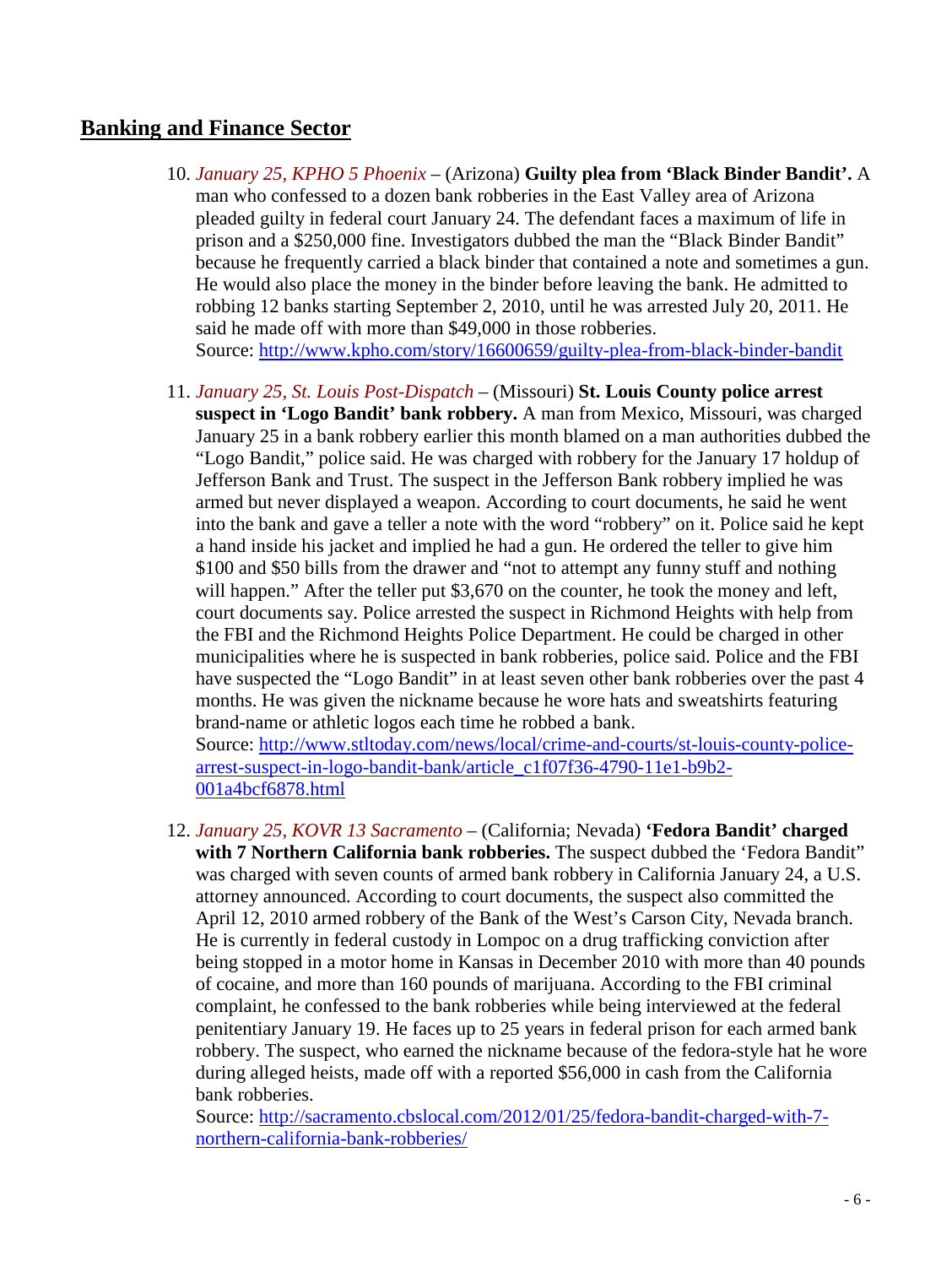<span id="page-6-0"></span>13. *January 25, Associated Press* – (Florida; New York; International) **Prominent Fla. businessman guilty in \$135M fraud; investors include Roman Catholic prep school.** A prominent Miami businessman pleaded guilty January 25 to fraud in a \$135 million real estate scheme that fleeced hundreds of investors, including the Roman Catholic prep school he once attended. He faces up to 5 years behind bars after pleading guilty to a single count of wire and mail fraud conspiracy. He also lured investors from Miami's close-knit Cuban-American community, many of them elderly and some Roman Catholic priests. Federal prosecutors said the man operated his company, Royal West Properties Inc., like a Ponzi scheme in which he paid older investors with money raised from newer ones. The company sold real estate investments in southwest Florida since 1993, but fell on hard times beginning in 2002 and was eventually forced into bankruptcy in 2009, according to court documents. Before it crashed, Royal West promised rates of return as high as 16 percent for investors who bought properties that were marketed nationally on Spanish-language networks and through offices in Florida, New York, Colombia, Ecuador, Peru and Venezuela. The chief of the Securities and Exchange Commission field office in Miami, called it a typical "affinity" scam where the perpetrator uses a position of trust to prey on members of a specific group. In all, prosecutors said more than 150 investors lost about \$47 million between 2003 and 2008. Of the total, investigators said the man and his wife skimmed about \$20 million for other business ventures, to pay themselves more than \$5 million in salaries, and to pay children and grandchildren \$1 million in "consulting fees" even though they did no work for Royal West. He could be ordered to pay millions of dollars in restitution.

Source: [http://www.washingtonpost.com/business/prominent-fla-businessman-guilty](http://www.washingtonpost.com/business/prominent-fla-businessman-guilty-in-135m-fraud-investors-include-roman-catholic-prep-school/2012/01/25/gIQApE8aQQ_story.html)[in-135m-fraud-investors-include-roman-catholic-prep](http://www.washingtonpost.com/business/prominent-fla-businessman-guilty-in-135m-fraud-investors-include-roman-catholic-prep-school/2012/01/25/gIQApE8aQQ_story.html)[school/2012/01/25/gIQApE8aQQ\\_story.html](http://www.washingtonpost.com/business/prominent-fla-businessman-guilty-in-135m-fraud-investors-include-roman-catholic-prep-school/2012/01/25/gIQApE8aQQ_story.html)

14. *January 25, U.S. Department of Justice* – (Florida) **Former executive of Miami-based ocean bank pleads guilty to participating in bribery scheme and to fliing false tax returns.** A former executive of Miami-based Ocean Bank pleaded guilty January 25 in a U.S. district court in Miami to participating in a scheme to accept bribes and to failing to report the income on federal income tax returns, the Department of Justice announced. The charges against the former vice president stemmed from his accepting nearly \$500,000 in cash and other items from unnamed co-conspirators in connection with his supervision of certain unnamed customer business with the bank. According to court documents, the vice president generally oversaw Ocean Bank's lending relationships with corporate customers. The department said that beginning in or about February 2001 and continuing thereafter through on or about April 25, 2007, he accepted bribes, including payments for expensive watches, Super Bowl tickets, and other items for his personal use, as well as substantial amounts of cash. He accepted the payments intending to be rewarded and influenced in connection with his role in approving Ocean Bank's issuance of letters of credit, loans, and overdraft privileges to co-conspirators. The court documents also show he failed to report income from the bribes for the tax years 2005, 2006 and 2007, resulting in lost tax revenue of about \$91,000 to the federal government. He was charged with one count of conspiracy to solicit or demand money and other things of value to influence an employee of a financial institution and three counts of tax offenses. The conspiracy count carries a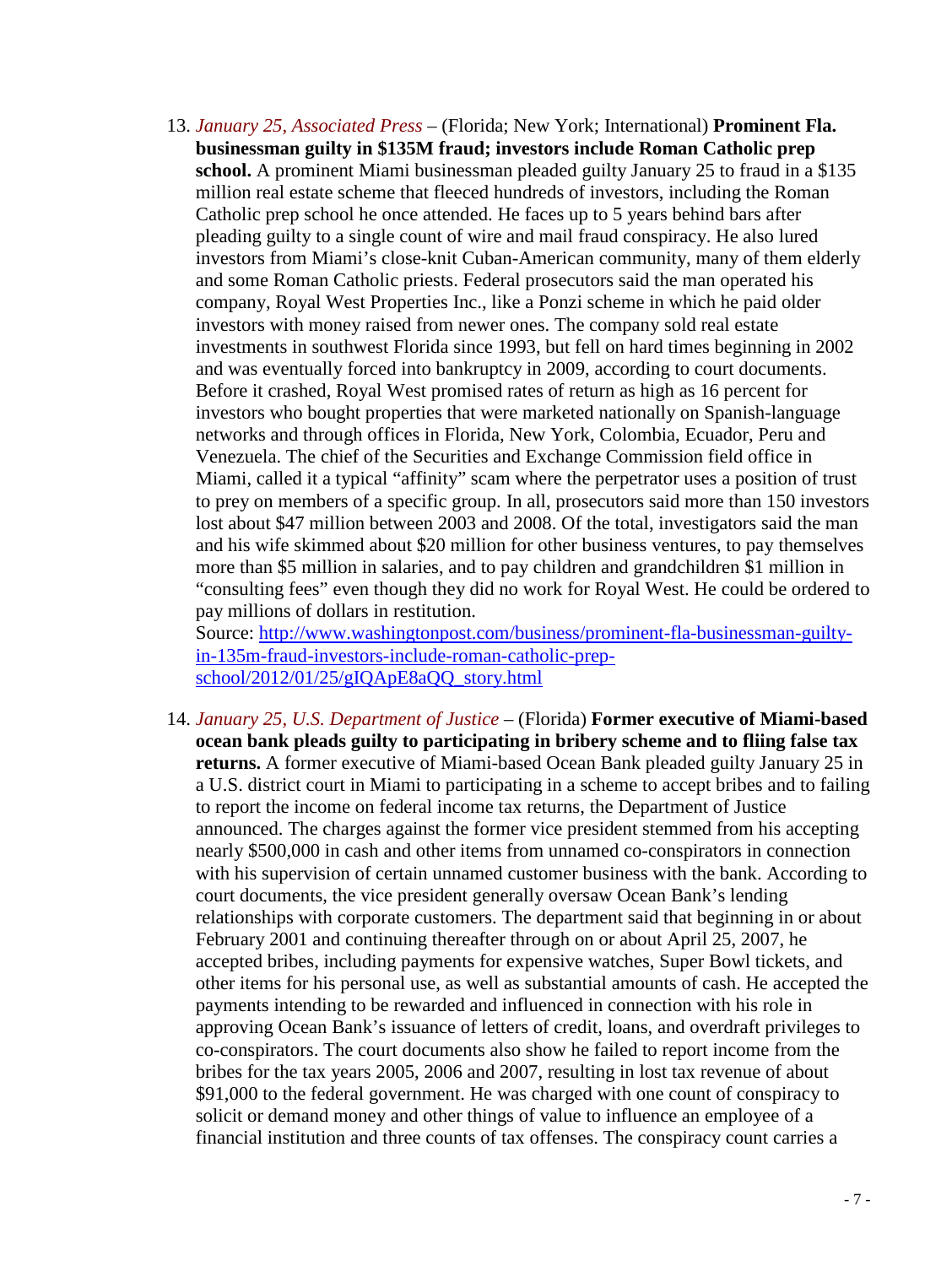maximum sentence of 5 years in prison and a \$250,000 criminal fine. The tax charges each carry a maximum sentence of 3 years in prison and \$250,000 fine. Source:<http://www.justice.gov/opa/pr/2012/January/12-at-102.html>

<span id="page-7-0"></span>For another story, see item **[46](#page-18-2)**

#### [\[Return to top\]](#page-0-1)

# **Transportation Sector**

15. *January 26, Associated Press* – (Texas) **11 hurt, none seriously, in Dallas bus crash.** Eleven people have been hospitalized after a tractor-trailer rig crashed into the rear of a Dallas public transit bus. A Dallas Area Rapid Transit (DART) spokesman said the bus was rear-ended around 4 p.m. January 25 on Loop 12, about 1 mile west of U.S. 175 in southeast Dallas. The 10 passengers on the bus and the bus driver suffered primarily back and neck injuries. All were hospitalized, although the spokesman said none of the injuries are serious.

Source:<http://abclocal.go.com/ktrk/story?section=news/state&id=8519531>

<span id="page-7-1"></span>16. *January 26, WFAA 8 Dallas/Fort Worth* – (Texas) **Drivers become stranded in high waters across North Texas.** Several high-water rescues were reported throughout the morning January 25 as flooding stalled vehicles across North Texas. The frontage roads off Interstate 635 at Park Central were closed off in both directions due to flooding. Water was so high, the ground could not be seen at Anderson Bonner Park and the White Rock Creek and Trail were completely under water in Dallas. In Haltom City, a swift water rescue was reported in the 5900 block of Midway Road at the underpass of Highway 121 heading out of Fort Worth. Three vehicles became stuck, with two of the drivers able to wade back to safety. The third driver was rescued on a swift water boat. Haltom City officials said the Midway Road rescue was their second of the day near Big Fossil Creek. At least five cars stalled out at Trinity Boulevard between Precinct Line Road and Norwood Drive in Fort Worth. Water was reported to be knee-deep and vehicles remained stuck for hours before crews began to move them off the road. The Venus Independent School District in Johnson County was closed for the day due to high waters making it difficult for drivers to get to the school. Source: [http://www.wfaa.com/home/Steady-Rain-Causes--Rising-Water-in-North-](http://www.wfaa.com/home/Steady-Rain-Causes--Rising-Water-in-North-Texas-138032493.html)

[Texas-138032493.html](http://www.wfaa.com/home/Steady-Rain-Causes--Rising-Water-in-North-Texas-138032493.html)

17. *January 25, Seattle Times* – (Washington) **Windy night closed 520 bridge for 40 minutes of maintenance.** The 520 bridge in Seattle was closed briefly twice early January 25 when strong winds knocked some bridge finger plates loose in the westbound lanes of the span. Emergency work closed the bridge for about 30 minutes starting at midnight for repairs to one portion of the span. The bridge was closed 10-15 minutes starting at 1 a.m. to repair another portion, according to a Washington State Department of Transportation spokesman. Alarms on the bridge were triggered by the winds, alerting crews that were on standby that something was wrong, he said. Bolts holding the finger plates (the metal expansion joints between sections of the bridge) had come loose and needed to be replaced. The span's drawbridges had to be raised so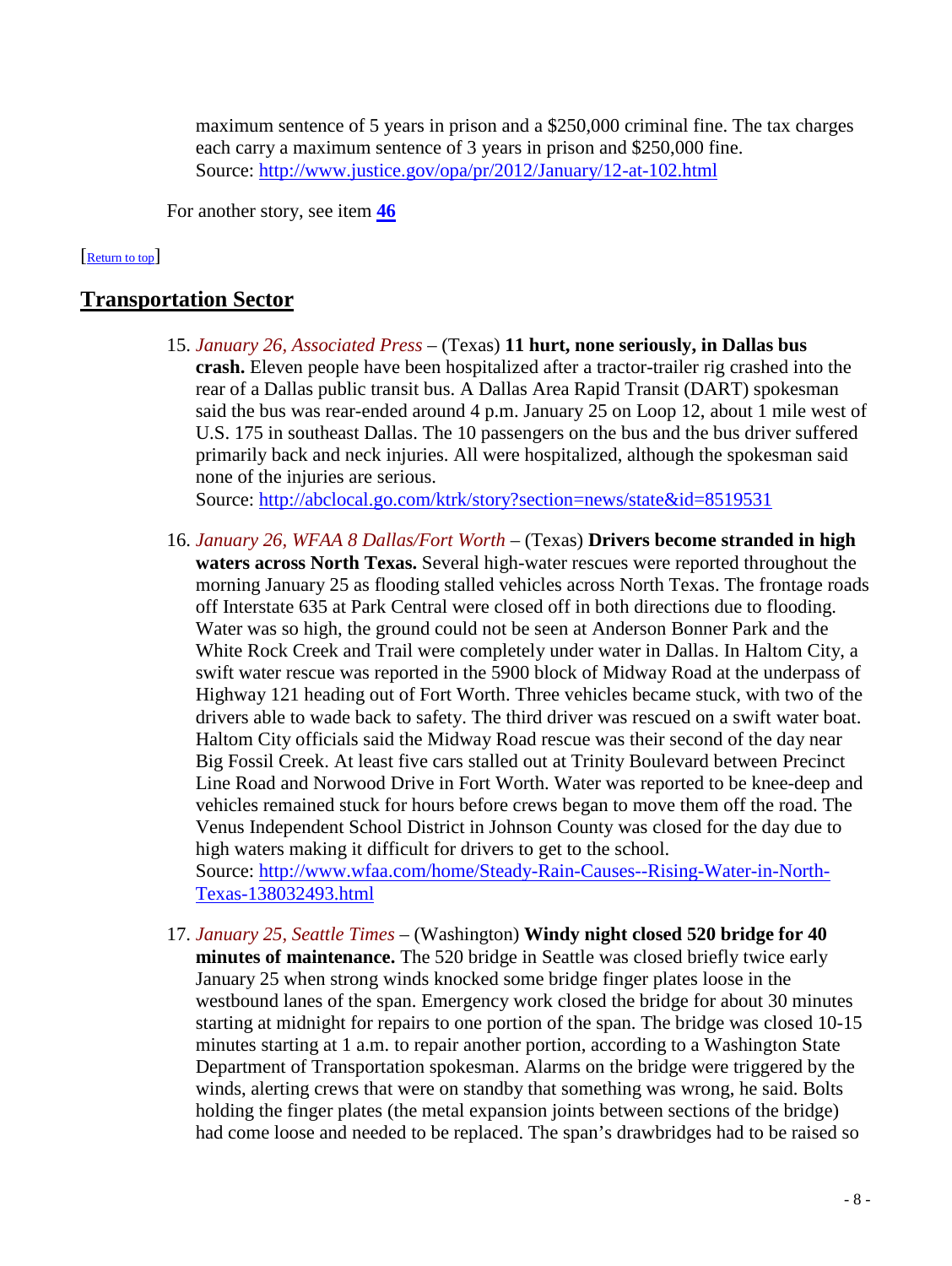maintenance crews could work on them, the spokesman said. Wind gusts reached about 47 miles per hour. Generally, the state closes the bridge when sustained winds reach 50 miles an hour for 15 minutes.

Source: [http://today.seattletimes.com/2012/01/windy-night-closed-520-bridge-for-20](http://today.seattletimes.com/2012/01/windy-night-closed-520-bridge-for-20-minutes-of-maintenance/) [minutes-of-maintenance/](http://today.seattletimes.com/2012/01/windy-night-closed-520-bridge-for-20-minutes-of-maintenance/)

18. *January 25, Detroit Free Press* – (Michigan) **MDOT's aeronautics office overlooked expired licenses at 5 flight schools, report says.** An audit released January 24 said the Michigan Department of Transportation's (MDOT) Office of Aeronautics let 5 of 63 Michigan flight schools operate with expired state licenses. The report said four of the schools had licenses that expired December 31, 2010, and one had a license that expired December 31, 2009. Licenses must be renewed annually. "The Office of Aeronautics failed to detect that these five schools had not submitted renewal applications," and therefore the schools continued to operate out of compliance with state law, the audit said. The report did not identify the flight schools, but a MDOT spokesman identified them as Benz Aviation in Ionia and Grand Haven, Blue Sun Air in Zeeland, Flying Tiger in Marquette, Hillsdale Aero in Hillsdale, and Crosswinds Aviation in Howell. State licenses for all five facilities remained lapsed as of January 24, he said. The audit also said that for 79 percent of the schools, state officials did not complete inspections within 3 years, as required. For eight of the schools, inspections were more than 5 years behind schedule, the report said. Inspections were 3 to 5 years late for 26 schools, 1 to 3 years late for 12 schools, and a year or less late for 4 schools. The department did not dispute the findings but promised to fix the problems. Source: [http://www.wzzm13.com/news/article/196250/14/Report-MDOTs-office](http://www.wzzm13.com/news/article/196250/14/Report-MDOTs-office-overlooked-expired-licenses-at-flight-schools)[overlooked-expired-licenses-at-flight-schools](http://www.wzzm13.com/news/article/196250/14/Report-MDOTs-office-overlooked-expired-licenses-at-flight-schools)

<span id="page-8-0"></span>For more stories, see items **[19](#page-8-2)**, **[34](#page-13-0)**, and **[48](#page-19-0)**

#### [\[Return to top\]](#page-0-1)

### <span id="page-8-2"></span>**Postal and Shipping Sector**

19. *January 25, The White House Blog* – (National) **National strategy for global supply chain security announced.** Pandemics, natural disasters, or attacks involving weapons of mass destruction could undermine the continuity of the global supply chain system as a whole. Because of the interconnectedness of the system, even smaller, localized events could escalate rapidly and cause significant disruptions. The White House announced January 25 the National Strategy for Global Supply Chain Security, an important step to strengthen and protect the global supply chain system. The strategy, focused on the worldwide network of transportation, postal, and shipping assets and supporting infrastructures, articulates the nation's vision and approach, and encourages collaborative implementation with key state, local, tribal, territorial, private sector, and international stakeholders.

<span id="page-8-1"></span>Source: [http://www.whitehouse.gov/blog/2012/01/25/national-strategy-global-supply](http://www.whitehouse.gov/blog/2012/01/25/national-strategy-global-supply-chain-security-announced)[chain-security-announced](http://www.whitehouse.gov/blog/2012/01/25/national-strategy-global-supply-chain-security-announced)

#### [\[Return to top\]](#page-0-1)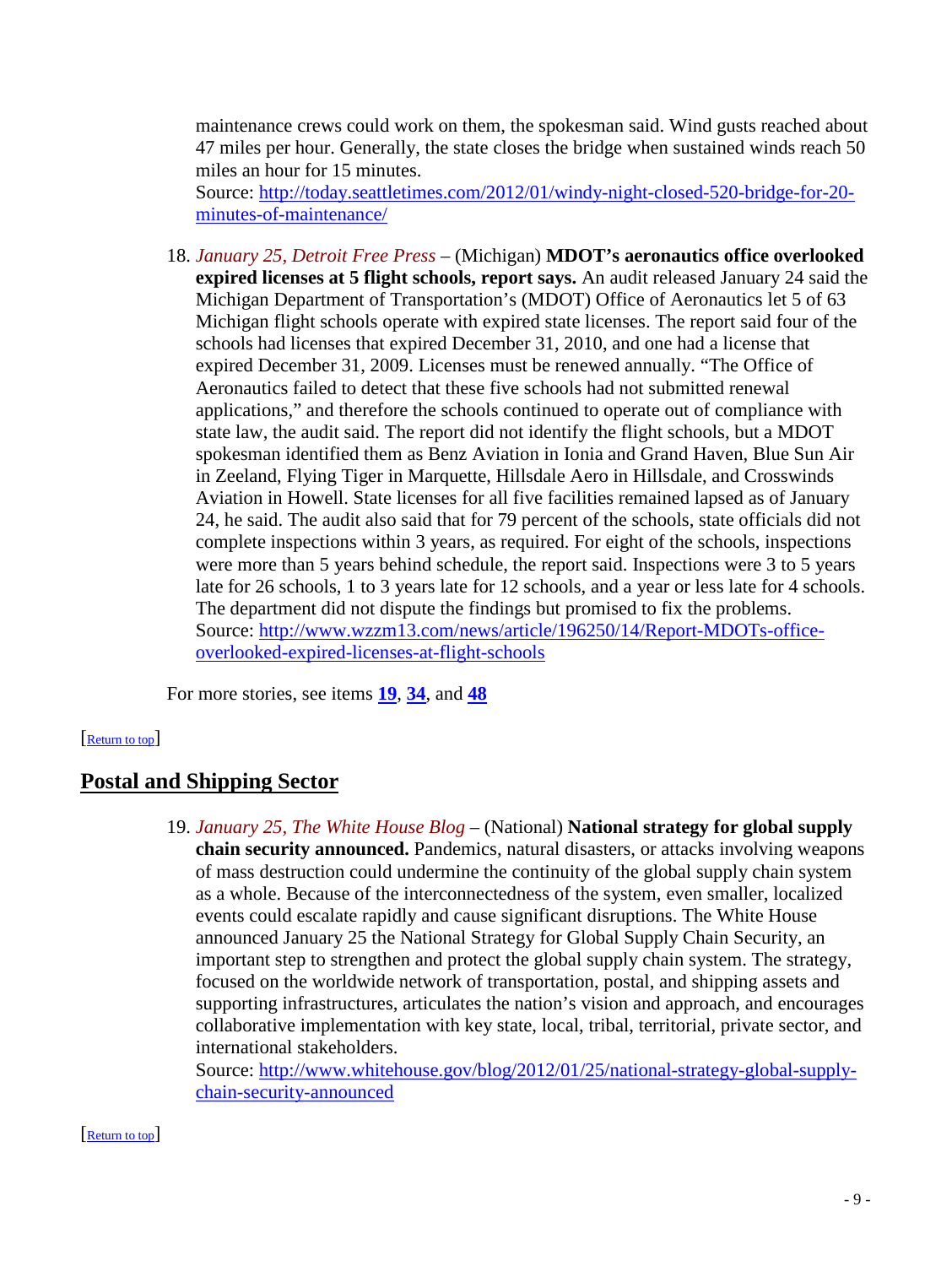# **Agriculture and Food Sector**

20. *January 26, KHOU 11 Houston* – (Texas) **Police arrest alleged serial 'sandwich shop robber' after attempted Subway holdup in the Heights.** An alleged serial robber who has been targeting sandwich shops in the Heights area of Houston was arrested January 25, police said. Investigators said the suspect robbed at least six businesses since November. The businesses included two Subways and a Quiznos. Officers were watching two shops the crook hit multiple times. Police nabbed him when he allegedly tried to hold up a Subway at gunpoint January 25. They said he hit that same shop at least three times before.

<span id="page-9-0"></span>Source: [http://www.khou.com/news/crime/Police-arrest-alleged-serial-sandwich-shop](http://www.khou.com/news/crime/Police-arrest-alleged-serial-sandwich-shop-robber-138100143.html)[robber-138100143.html](http://www.khou.com/news/crime/Police-arrest-alleged-serial-sandwich-shop-robber-138100143.html)

#### [\[Return to top\]](#page-0-1)

# <span id="page-9-1"></span>**Water Sector**

- 21. *January 26, Half Moon Bay Review* (California) **Dual sewage leaks contaminate Surfer's Beach.** The San Mateo County Environmental Health Department in California closed Surfer's Beach January 25 following a main break that spewed roughly 1,000 gallons of untreated sewage, possibly contaminating local waters. It was not clear what caused the incident or if Surfer's Beach water quality was affected, explained the director of environmental health. Sewer Authority Midcoastside (SAM) crews fixed the sewage release but the spill triggered a beach closure until water samples indicate sewage did not seep to the ocean. The spill follows a similar incident January 21 in which heavy rains blocked up one of SAM's sewage mains. The initial weekend spill resulted in the release of about 2,000 gallons of untreated sewage. Though authorities did not think the spill flowed to the ocean, they closed the beach and immediately began sampling the water. Results that came back January 22 indicated levels slightly above state standards for beaches. Officials were unsure if the incidents were related. Samples should be available January 26. Source: [http://www.hmbreview.com/news/dual-sewage-leaks-contaminate-surfer-s](http://www.hmbreview.com/news/dual-sewage-leaks-contaminate-surfer-s-beach/article_9a17c9bc-47c0-11e1-b1ed-001871e3ce6c.html)[beach/article\\_9a17c9bc-47c0-11e1-b1ed-001871e3ce6c.html](http://www.hmbreview.com/news/dual-sewage-leaks-contaminate-surfer-s-beach/article_9a17c9bc-47c0-11e1-b1ed-001871e3ce6c.html)
- 22. *January 25, City of San Marcos Water/Wasterwater Utility* (Texas) **Downpour spills sewage into San Marcos River.** The San Marcos Water/Wastewater Utility in San Marcos, Texas, reported an overflow of an estimated 800,000 gallons of domestic wastewater diluted with rainwater into the San Marcos River following nearly 5 inches of rain within a 4 hour period overnight January 25. The overflow occurred just outside the main lift station. The discharge lasted about 6 hours, according to the assistant director of public services. The area potentially affected by the discharge is the San Marcos River downstream of the Interstate 35 bridge across the river. Source:<http://smmercury.com/53175/downpour-spills-sewage-into-san-marcos-river/>
- 23. *January 24, Columbia State* (South Carolina) **Untreated wastewater spills into Stoop Creek.** Sewage backed up behind a grease-and-roots blockage spilled for nearly 3 days from a residential sewer system near Stoop Creek in Columbia, South Carolina,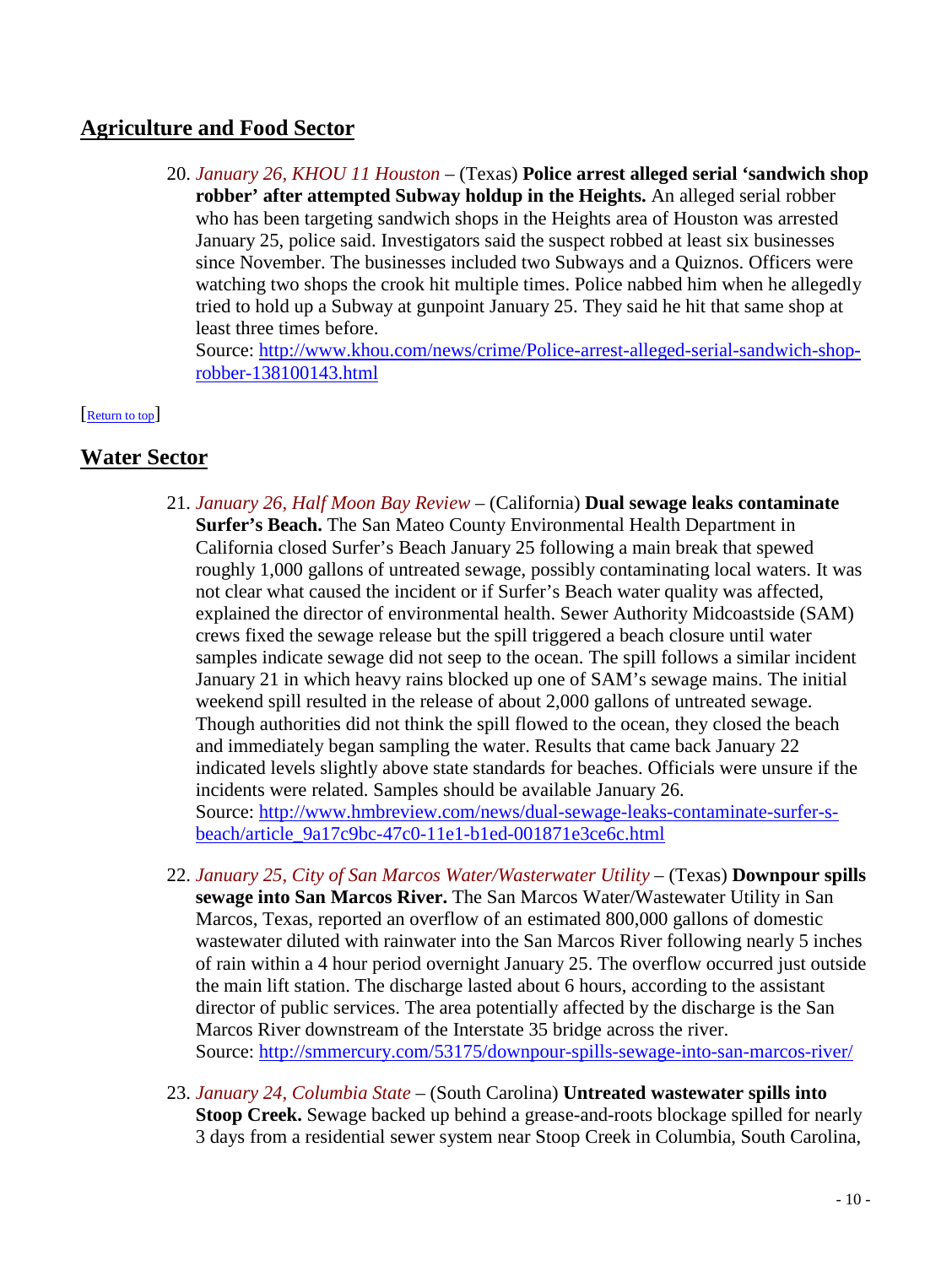before it was fixed January 23. Palmetto Wastewater Reclamation reported the volume of the spill as much greater than 5,000 gallons. Flow through small sewage lines varies between almost none to 20 gallons per minute, depending on the time of day and Palmetto suspects sewage had been flowing to some degree from a manhole. A resident noticed a bad smell in that area January 20, according to a spokesman. Officials said residents should avoid contacting the water of Stoop Creek downstream of the leak, which is downstream from Harbison State Forest. The creek runs from there through St. Andrews for several miles before eventually dumping into the Saluda River. Source: [http://www.thestate.com/2012/01/24/2126097/untreated-wastewater-spills](http://www.thestate.com/2012/01/24/2126097/untreated-wastewater-spills-into.html)[into.html](http://www.thestate.com/2012/01/24/2126097/untreated-wastewater-spills-into.html)

<span id="page-10-1"></span>For more stories, see items  $\frac{3}{2}$  $\frac{3}{2}$  $\frac{3}{2}$ ,  $\frac{4}{2}$  $\frac{4}{2}$  $\frac{4}{2}$ ,  $\frac{5}{2}$  $\frac{5}{2}$  $\frac{5}{2}$ , and  $\frac{6}{2}$  $\frac{6}{2}$  $\frac{6}{2}$ 

## [\[Return to top\]](#page-0-1)

# **Public Health and Healthcare Sector**

<span id="page-10-0"></span>See items **[28](#page-11-0)**, **[29](#page-11-1)**, and **[41](#page-16-1)**

#### [\[Return to top\]](#page-0-1)

# **Government Facilities Sector**

- 24. *January 26, Associated Press* (Maryland) **Md. man caught in sting pleads guilty in bomb plot.** A Maryland man pleaded guilty January 26 to trying to detonate what he thought was a car bomb outside a military recruiting center in suburban Baltimore. He said he was motivated by what he saw as an American war on Islam. The man entered the guilty plea to the charge of attempting to use a weapon of mass destruction against federal property. The plot to bomb the Armed Forces Recruiting Center in Catonsville in December 2010 was foiled by an FBI sting. The man had also faced a charge of trying to kill U.S. officers and employees, but prosecutors agreed to drop the second charge at sentencing. The deal calls for a 25-year prison term. Source: [http://www.wvnstv.com/story/16606675/md-man-caught-in-sting-pleads](http://www.wvnstv.com/story/16606675/md-man-caught-in-sting-pleads-guilty-in-bomb-plot)[guilty-in-bomb-plot](http://www.wvnstv.com/story/16606675/md-man-caught-in-sting-pleads-guilty-in-bomb-plot)
- <span id="page-10-2"></span>25. *January 25, Government Computer News* – (International) **FTC site still down after Anonymous hack; anti-piracy fallout spreads.** The Federal Trade Commission's (FTC) cybersecurity advice Web site remained offline January 25, a day after it had been hacked by the group Anonymous in a continuing protest over proposed anti-piracy laws and recent anti-piracy arrests. The OnGuardOnline.gov site, intended to give people cybersecurity advice, was hacked January 24, with the home page replaced by the Anonymous logo, a rap song, and a message threatening more attacks if anti-piracy legislation in Congress, which has stalled after a massive online protest January 18, were to pass. The FTC, which operates the site with several other agencies, took it offline after the hack.

Source: [http://gcn.com/articles/2012/01/25/ftc-anonymous-hack-sopa-megaupload](http://gcn.com/articles/2012/01/25/ftc-anonymous-hack-sopa-megaupload-fallout.aspx)[fallout.aspx](http://gcn.com/articles/2012/01/25/ftc-anonymous-hack-sopa-megaupload-fallout.aspx)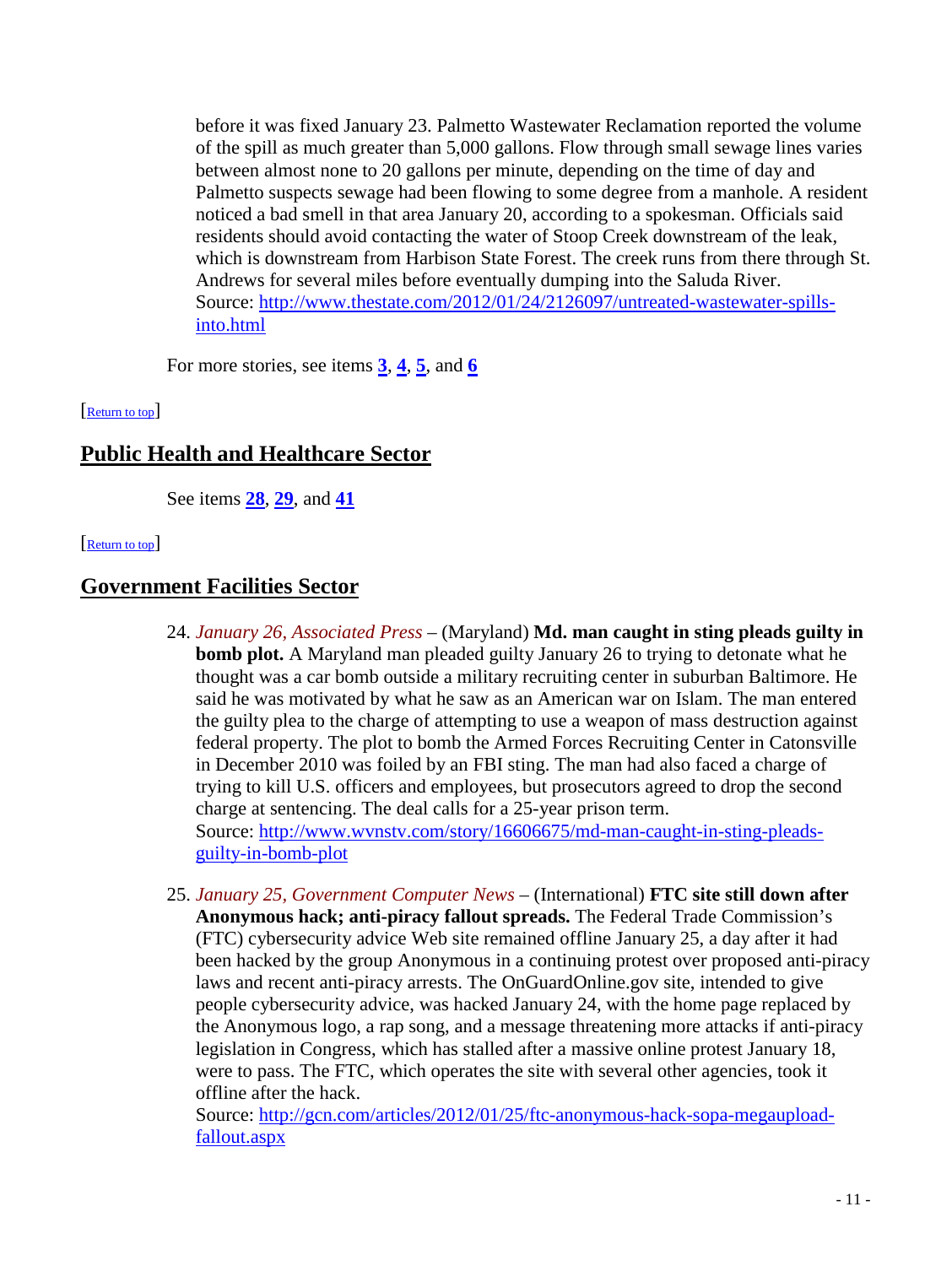- 26. *January 25, WREG 3 Memphis* (Tennessee) **North Panola student injured in acid attack.** A student was recovering from surgery January 25, that he needed to have after officials said another student threw acid on him during an incident at North Panola High School in Memphis, Tennessee. The conservator of the North Panola School District said it happened during an in-school suspension period, where the victim and two other students were in the room. A teaching assistant, who was in the room, was supposed to be monitoring the students. That aide has now resigned. Authorities could not find the container for the chemical used, but the conservator said it is possible a student could have located material misplaced by workers during construction. The school is currently undergoing renovations, including in the science lab areas. The student accused of throwing the acid was suspended pending further investigation. He could be subject to further disciplinary action. School authorities have gone through the school to make sure no harmful materials are accessible to students. Source: [http://www.wreg.com/news/wreg-north-panola-student-injured-in-acid-attack-](http://www.wreg.com/news/wreg-north-panola-student-injured-in-acid-attack-20120125,0,6038477.story)[20120125,0,6038477.story](http://www.wreg.com/news/wreg-north-panola-student-injured-in-acid-attack-20120125,0,6038477.story)
- 27. *January 25, Reuters* (Texas) **Secret Service: Man detained at a former President's home had gun.** A man detained outside the home of a former U.S. President had a weapon in his car but was released after questioning January 24, a U.S. Secret Service spokesman said January 25. The spokesman said the man told agents and Dallas police that he was spiritually told to pick up a package at the former President's home. He had a permit to carry a gun, which was found in his vehicle. The spokesman said neither the former President nor his wife were at the house at the time. Source: [http://www.reuters.com/article/2012/01/25/us-bush-home-dallas-](http://www.reuters.com/article/2012/01/25/us-bush-home-dallas-idUSTRE80O1MA20120125)

[idUSTRE80O1MA20120125](http://www.reuters.com/article/2012/01/25/us-bush-home-dallas-idUSTRE80O1MA20120125)

<span id="page-11-0"></span>28. *January 25, WJXT 4 Jacksonville* – (Florida) **39 Duval County Health Department staffers feel ill.** More testing was being done for airborne contaminants at the Duval County Health Department in Jacksonville, Florida, after 39 staffers complained of ill effects from exposure to some airborne agent in the building, WJXT 4 Jacksonville reported January 25. Six staffers went to the doctor, and two were hospitalized. The effects included headaches, dizziness, eye irritation, and fatigue. The problem is believed to have stemmed from a leak on the second floor of the building January 13. City officials said a glass drain pipe often used to dispose chemicals in the health department's laboratory broke, causing the leak. It was fixed the same day, and that was when the complaints started. Staffers said the odor smelled like cleaning products. Officials were doing a comprehensive air monitoring for 8 hours January 25. Results were expected back the week of January 30.

Source: [http://www.news4jax.com/news/39-Duval-County-Health-Department-staffers](http://www.news4jax.com/news/39-Duval-County-Health-Department-staffers-feel-ill/-/475880/8499690/-/15u682x/-/index.html)[feel-ill/-/475880/8499690/-/15u682x/-/index.html](http://www.news4jax.com/news/39-Duval-County-Health-Department-staffers-feel-ill/-/475880/8499690/-/15u682x/-/index.html)

<span id="page-11-1"></span>29. *January 25, Nextgov.com* – (National) **Symantec software upgrade caused Military Health Record System shutdown.** The Military Health System (MHS) identified Symantec's Veritas Storage Foundation storage software as the cause of a shutdown of the Armed Forces Health Longitudinal Technology Application (AHLTA) clinical data repository (CDR), which stores 9.7 million electronic records for active-duty and retired military personnel and their families, NextGov reported January 25. The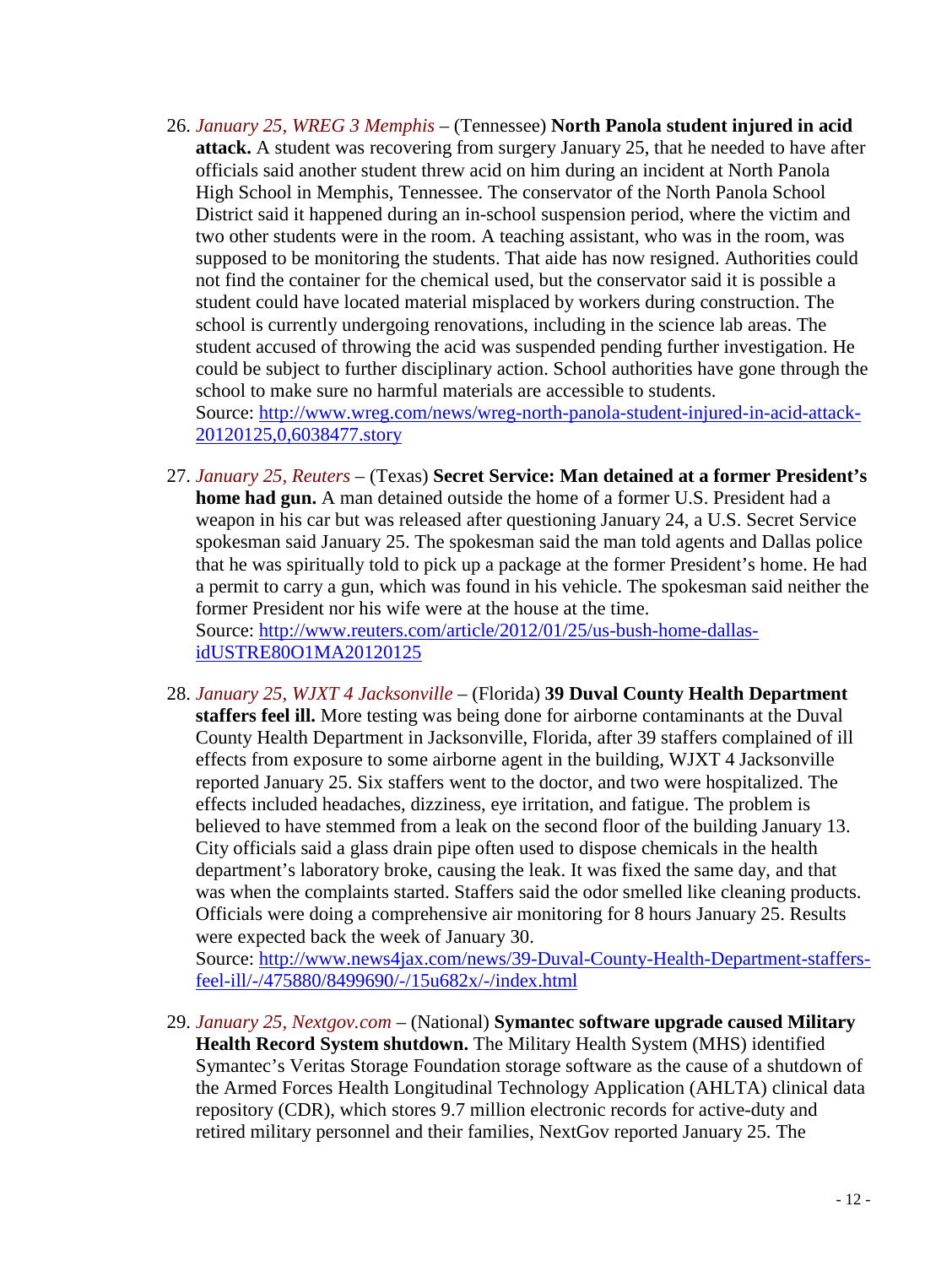Defense Information Systems Agency (DISA) also acknowledged it played a key role when the AHLTA CDR shut down. MHS said it took the CDR offline for most of the day January 17 to correct a problem with an upgrade to storage service software that was loaded over the 3-day Martin Luther King Jr. weekend. An MHS spokesman said the problem experienced with the upgrade was an issue fixed in the previous version but was not included in the current CDR operating system. She said Symantec is developing a patch, which is expected to be delivered within 2 weeks. During the interim, AHLTA will run on the older version of the software. The DISA operates a backup repository for the MHS in San Antonio, but after the failure of the primary system, the agency did not revert to that backup site at the direction of the MHS. Instead, AHLTA users were switched to local mode with backup cache servers while the problem was addressed.

Source: [http://www.nextgov.com/nextgov/ng\\_20120125\\_1271.php](http://www.nextgov.com/nextgov/ng_20120125_1271.php)

30. *January 25, Federal Times* – (National) **More than 4,000 vets potentially affected by VA data breach.** A Veterans Affairs (VA) Department data breach may have put at risk the personal information of more than 4,000 veterans, the VA Chief Information Officer said January 25. That is nearly twice the number of potentially affected vets VA said the week of January 16 were eligible for credit monitoring because of the breach. The information, including Social Security numbers, was posted on Ancestry.com last March and not discovered by VA until December, 8 months later, when the daughter of a living veteran complained personal information about her parent had been posted on the Web site. The information was immediately taken off the Web site in December. The VA had confirmed the personal data of at least 2,257 living veterans was mistakenly released to Ancestry.com as part of a response to a Freedom of Information Act request involving 14.7 million veteran records. VA is now reviewing about 2,000 additional names to determine if the individuals are deceased or living. Source:

<http://www.federaltimes.com/article/20120125/DEPARTMENTS04/201250304/>

<span id="page-12-0"></span>For another story, see item **[16](#page-7-1)**

#### [\[Return to top\]](#page-0-1)

# **Emergency Services Sector**

31. *January 26, Atlanta Journal-Constitution* – (Georgia) **Georgia officials search for fake fire inspector.** The Marietta Fire Department in Marietta, Georgia, is looking for a man pretending to be a city fire inspector who is charging local businesses for fire inspections, the Atlanta Journal-Constitution reported January 26. The Marietta fire marshal said the city requires annual inspections and fire extinguisher checks, but does not charge for them. He said one business paid a man dressed in dark pants and a blue shirt, similar to the firefighter's uniform, \$50 for a bogus inspection. Source: [http://www.firehouse.com/news/10618723/georgia-officials-search-for-fake](http://www.firehouse.com/news/10618723/georgia-officials-search-for-fake-fire-inspector)[fire-inspector](http://www.firehouse.com/news/10618723/georgia-officials-search-for-fake-fire-inspector)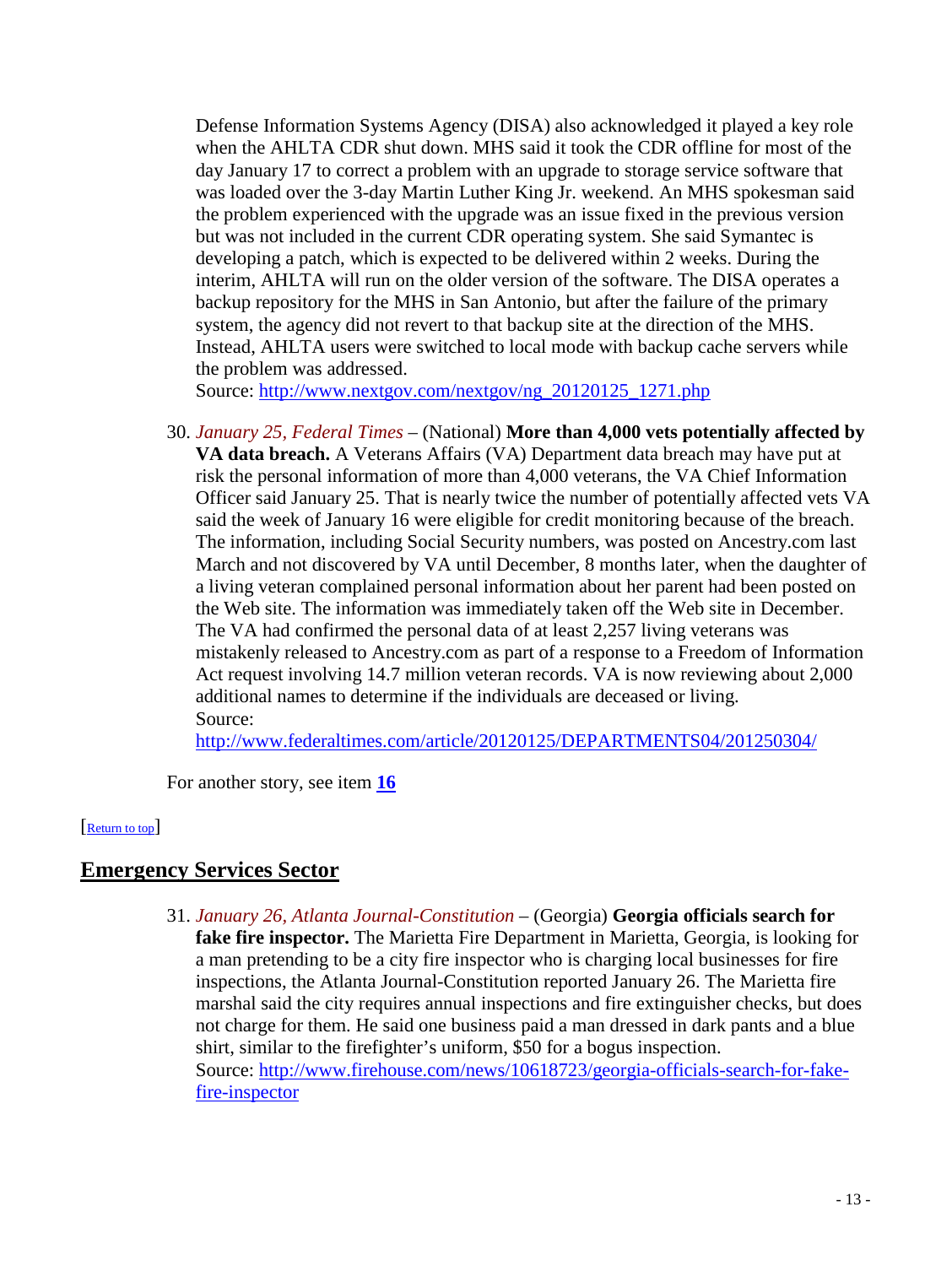32. *January 25, Associated Press* – (Lousiania) **Eunice man back in jail again for allegedly impersonating a police officer.** A 57-year-old man from Eunice, Louisiana, arrested in November for impersonating a police officer is back in jail again and facing the same charge, the Associated Press reported January 25. The Eunice police chief told the Opelousas Daily World that the suspect, who is being held without bail, was booked with theft, false impersonation of a police officer, and three counts of threatening a public official. He said the suspect was arrested over the weekend of January 21 on a charge of shoplifting at a local store. The suspect identified himself as a St. Landry Parish Sheriff's Office deputy several times and threatened to have the arresting officers' jobs. The police chief stated the suspect was employed by the sheriff's office briefly in 2005.

Source:

[http://www.therepublic.com/view/story/a44fe657c3914c80b413e1db63aece3c/LA--](http://www.therepublic.com/view/story/a44fe657c3914c80b413e1db63aece3c/LA--Police-Impersonator/) [Police-Impersonator/](http://www.therepublic.com/view/story/a44fe657c3914c80b413e1db63aece3c/LA--Police-Impersonator/)

<span id="page-13-1"></span>33. *January 25, Orlando Sentinel* – (Florida; International) **Ex-UCF student pleads guilty to federal hacking charge.** The Orlando Sentinel reported January 25 that a former student of the University of Central Florida (UCF) in Orlando, Florida, charged with hacking into a Web site used by the FBI recently pleaded guilty in federal court, records show. The former student was arrested at his dorm on the UCF campus in July after investigators said he hacked into the Tampa Bay InfraGard site in June and uploaded three files. Minutes after the unauthorized intrusion, federal prosecutors said, he posted a thread on a hacker forum Web site that provided a link to InfraGard and instructions on how to exploit the site. Soon after his posting, at least 15 hacking attempts were made on the Web site, 7 of them being successful, court records said. The records also said the former student, using the Twitter name "voodooKobra," sent a message to the FBI's press office Twitter account stating InfraGard "has one hell of an exploit." He was arrested on a federal hacking charge July 19. Documents filed by prosecutors said he confessed to hacking into the InfraGard site. Records show he pleaded guilty in federal court in Tampa the week of January 16, and a judge accepted the plea and adjudicated him guilty January 20. The man faces up to 5 years in federal prison, up to 3 years probation, and a fine of up to \$250,000. Source: [http://articles.orlandosentinel.com/2012-01-25/news/os-ucf-hacker-pleads-](http://articles.orlandosentinel.com/2012-01-25/news/os-ucf-hacker-pleads-20120125_1_ucf-student-federal-court-plea-and-adjudicated)

[20120125\\_1\\_ucf-student-federal-court-plea-and-adjudicated](http://articles.orlandosentinel.com/2012-01-25/news/os-ucf-hacker-pleads-20120125_1_ucf-student-federal-court-plea-and-adjudicated)

<span id="page-13-0"></span>34. *January 25, Associated Press* – (Virginia) **Va. Beach man pleads guilty to shining green laser at police helicopter during manhunt.** A man from Virginia Beach, Virginia, pleaded guilty in federal court January 25 to interfering with someone operating an aircraft after he acknowledged shining a green laser at a police helicopter as it searched for a fleeing suspect. Federal prosecutors said it was the first felony conviction in a laser-pointing case within the Eastern District of Virginia, although local and federal officials said the use of the inexpensive laser pointers against aircraft is a growing problem. State lawmakers are considering making it a state crime to project a laser at an aircraft, though federal officials said they would keep up the pressure on those who threaten pilots' safety. Prosecutors said the man recklessly endangered pilots flying a Virginia Beach police helicopter by shining his laser at them from his backyard for about 20 minutes, hitting one of the pilots in the left eye at one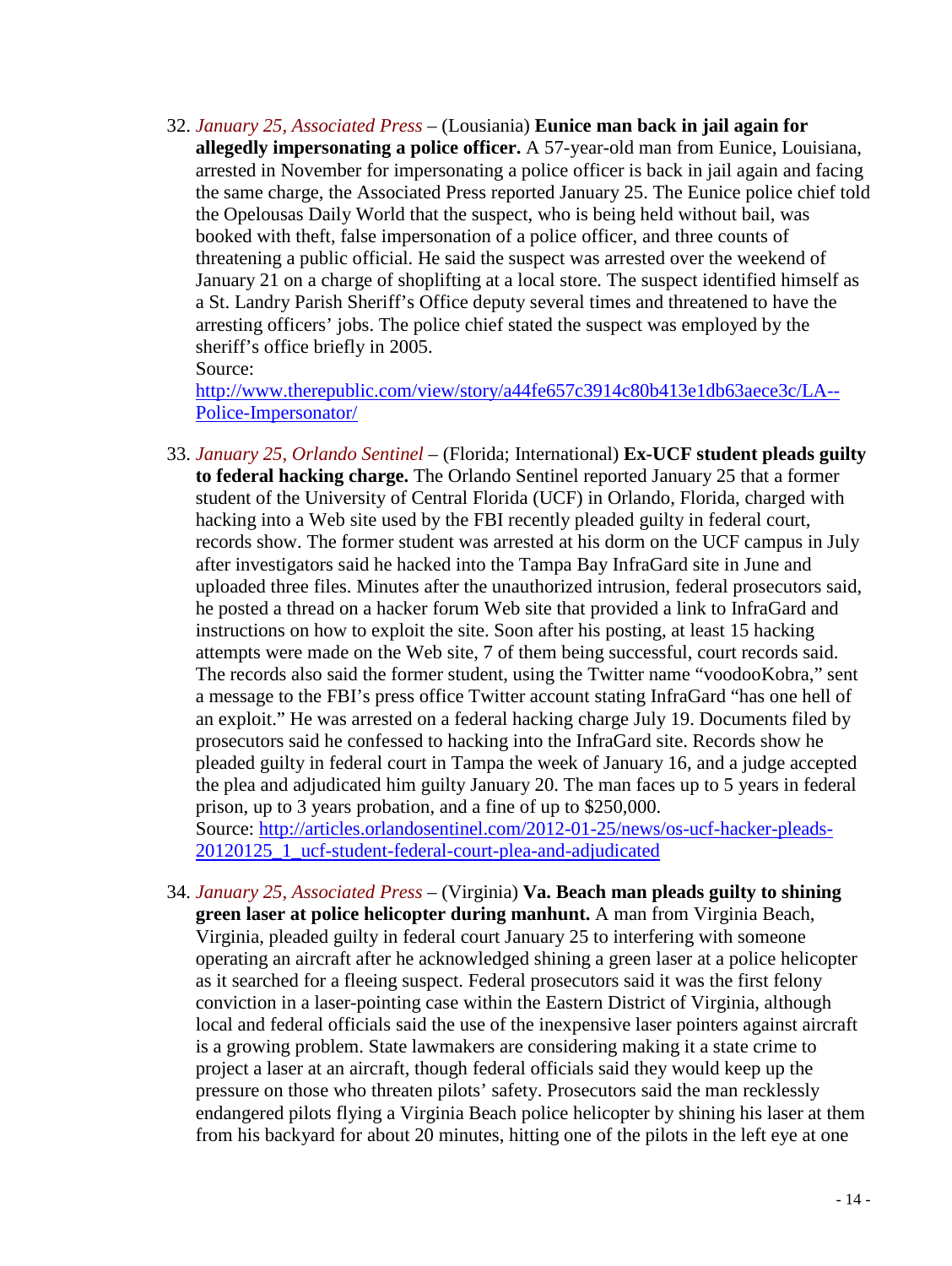point. The pilot was unable to monitor the helicopter's instruments and on three occasions the crew had to stop pursuing the suspect they were originally chasing due to the unsafe conditions the laser created, court records show. Following his guilty plea, the man apologized to police at a news conference and he spoke about the dangers of using lasers. He faces a maximum penalty of 20 years in prison when he is sentenced May 18.

<span id="page-14-0"></span>Source: [http://www.washingtonpost.com/local/va-beach-man-pleads-guilty-to-shining](http://www.washingtonpost.com/local/va-beach-man-pleads-guilty-to-shining-green-laser-at-police-helicopter-during-manhunt/2012/01/25/gIQAJzc7QQ_story.html)[green-laser-at-police-helicopter-during-manhunt/2012/01/25/gIQAJzc7QQ\\_story.html](http://www.washingtonpost.com/local/va-beach-man-pleads-guilty-to-shining-green-laser-at-police-helicopter-during-manhunt/2012/01/25/gIQAJzc7QQ_story.html)

#### [\[Return to top\]](#page-0-1)

# **Information Technology Sector**

35. *January 26, V3.co.uk* – (International) **Symantec advises users to turn off pcAnywhere in hack aftermath.** Symantec has advised customers to take their copies of pcAnywhere offline as the company continues to struggle with the aftermath of a major data breach. The company issued a whitepaper addressing new vulnerabilities in its remote access tool that were exploited by a recently publicized attack which allowed attackers to gain access to the application's source code. The 2006 hack was recently brought to light by an Indian hacking team that is seeking to publicly distribute the code. Symantec has now determined a major update is necessary to protect users from any flaws revealed in the compromised source code. The company is advising users of pcAnywhere 12.5 to disable the remote management tool until an update is released. If users do not take their copies of the tool offline, the company warned attackers could possibly compromise systems and perform "man-in-the-middle" attacks that could result in the theft of user credentials and other network traffic.

Source: [http://www.v3.co.uk/v3-uk/news/2141452/symantec-advises-users](http://www.v3.co.uk/v3-uk/news/2141452/symantec-advises-users-pcanywhere-hack-aftermath)[pcanywhere-hack-aftermath](http://www.v3.co.uk/v3-uk/news/2141452/symantec-advises-users-pcanywhere-hack-aftermath)

<span id="page-14-1"></span>36. *January 26, Computerworld* – (International) **Google stirs up privacy hornet's nest.** Google announced the company is rewriting its privacy policy, consolidating user information across its services. The company, however, is not offering users an opt-out option. If a user does not want their information from Gmail, YouTube, and Google searches combined into one personal data store that can paint a detailed picture of them, the only option is to cease using Google's services. Source:

http://www.computerworld.com/s/article/9223719/Google stirs up privacy hornet s [nest?taxonomyId=17](http://www.computerworld.com/s/article/9223719/Google_stirs_up_privacy_hornet_s_nest?taxonomyId=17)

37. *January 25, Threatpost* – (International) **Poison Ivy variant changes benign code to malicious after download.** Researchers found there are now some pieces of malware downloading not explicitly malicious pieces of code, but small bits of code benign on their face that are then transformed into malicious instructions once they are on the target machine. The code was found by Microsoft researcherst when investigating a file calling out to the site of a restaurant. They expected the file to be a standard downloader that would pull down a malicious executable hosted on the compromised server and then run that locally. Instead, the file was downloading a piece of code that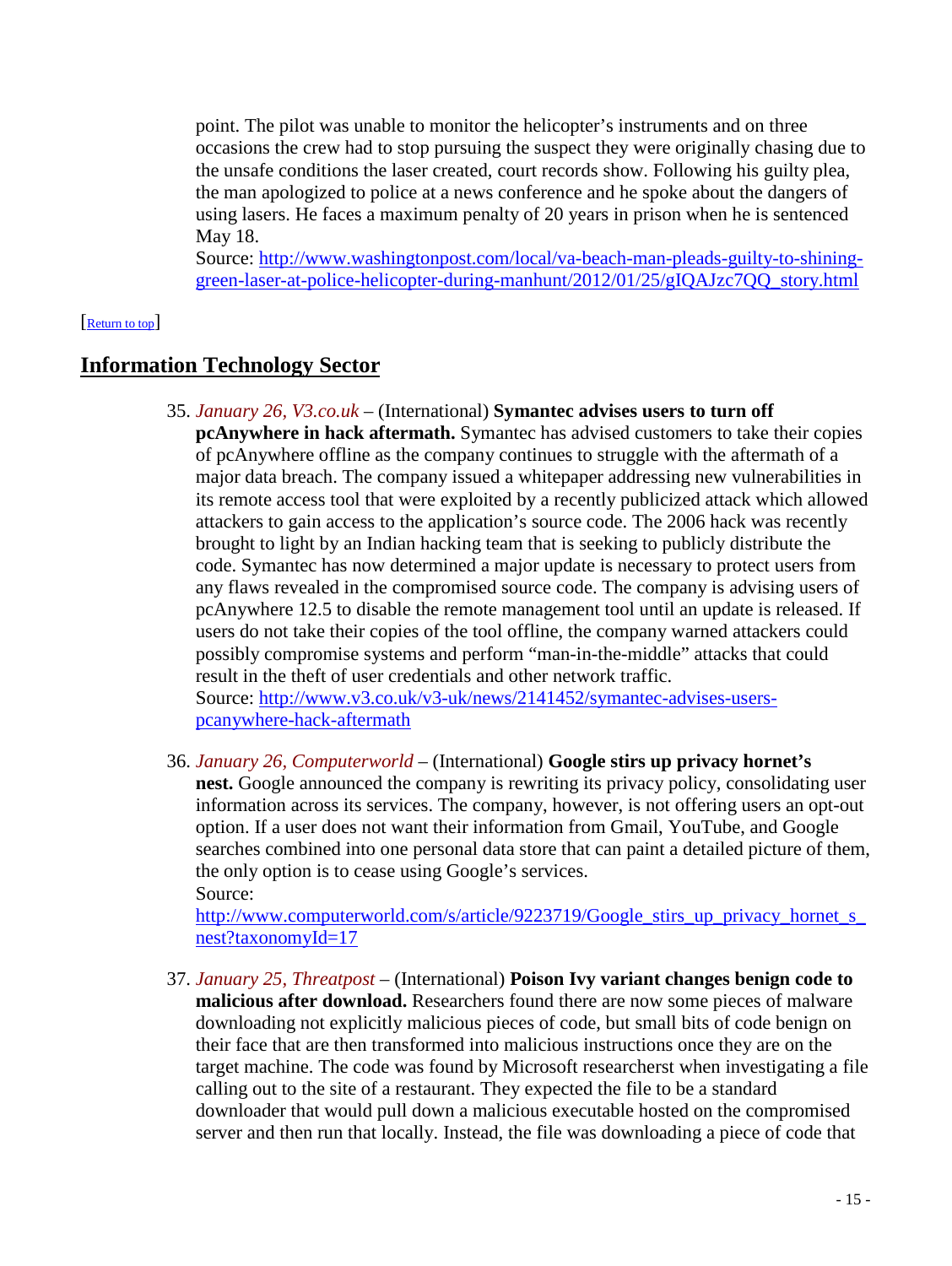did not do much at first. Further analysis showed the initial VisualBasic application was doing many things. "Once the application was run on a machine with a simulated Internet connection, it got the contents of the HTML page of the restaurant website mentioned previously. The application copied itself to the Windows system folder as 'misys.exe', and started keylogging, although the static analysis did not indicate this kind of functionality," Microsoft researchers wrote in an analysis. "So the VB Application is extending its functionality dynamically by downloading and executing x86 instructions in the context of its own process. The 'downloader' becomes malware by executing this downloaded blob of x86 instructions. And the downloaded instructions will be not injected to a different process and not dropped to disc, they will be executed in the process context of the 'downloader', thus the 'downloader' inherits the malware functionality." What the victim ends up is a version of the Poison Ivy backdoor.

Source: [http://threatpost.com/en\\_us/blogs/poison-ivy-variant-changes-benign-code](http://threatpost.com/en_us/blogs/poison-ivy-variant-changes-benign-code-malicious-after-download-012512)[malicious-after-download-012512](http://threatpost.com/en_us/blogs/poison-ivy-variant-changes-benign-code-malicious-after-download-012512)

<span id="page-15-2"></span>38. *January 25, Softpedia* – (International) **Amateur programmer: SMS spoofing for malicious purposes is easy.** SMS spoofing is not new, researchers having proved in 2010 for BBC's Watchdog it could be done. While most telecommunications companies are aware of the risks, few have actually done something to prevent it. Now, an amateur programmer came forward with a simple app to prove SMS spoofing for malicious purposes is something widely available, and if measures are not taken, a lot of individuals may be exposed to cybercriminal operations. A self-described "completely amateur programmer" with less than 2 years' experience, managed to develop a simple program that could allow anyone to launch social engineering attacks with the purpose of obtaining valuable information and maybe even money. Source: [http://news.softpedia.com/news/Amateur-Programmer-SMS-Spoofing-for-](http://news.softpedia.com/news/Amateur-Programmer-SMS-Spoofing-for-Malicious-Purposes-Is-Easy-248669.shtml)[Malicious-Purposes-Is-Easy-248669.shtml](http://news.softpedia.com/news/Amateur-Programmer-SMS-Spoofing-for-Malicious-Purposes-Is-Easy-248669.shtml)

For more stories, see items **[25](#page-10-2)**, **[33](#page-13-1)**, **[39](#page-15-1)**, and **[46](#page-18-2)**

### **Internet Alert Dashboard**

To report cyber infrastructure incidents or to request information, please contact US-CERT at [sos@us-cert.gov](mailto:sos@us-cert.gov) or visit their Web site[: http://www.us-cert.gov](http://www.us-cert.gov/)

<span id="page-15-0"></span>Information on IT information sharing and analysis can be found at the IT ISAC (Information Sharing and Analysis Center) Web site: [https://www.it-isac.org](https://www.it-isac.org/) 

#### [\[Return to top\]](#page-0-1)

# <span id="page-15-1"></span>**Communications Sector**

- 39. *January 26, Dark Reading* (International) **Hacktivists turn to DNS** 
	- **hijacking.** Hacktivists have added a new tactic to their arsenal: redirecting all traffic from a target company's Web site, Dark Reading reported January 26. According to a blog written by a security expert from Internet Identity (IID), politically motivated attackers are now using DNS hijacks, which redirect all traffic from a victim's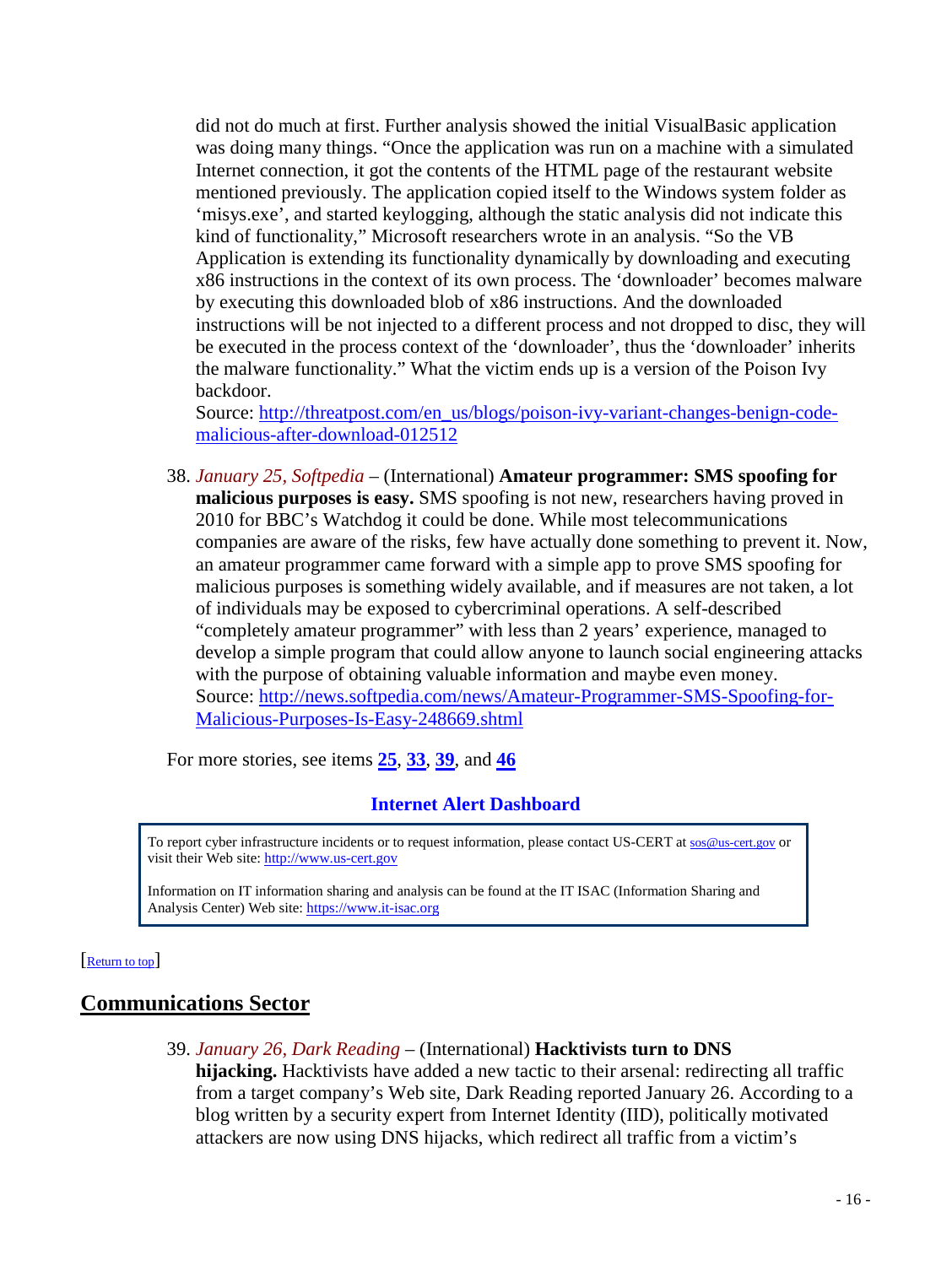legitimate Web site (and often all the e-mail and back-end transactions, too) to a destination of the attacker's choosing. "A determined criminal can set up a fake lookalike destination site to dupe customers into revealing credentials or downloading malware," the expert stated. Many companies pay little, if any, attention to securing their domain registrations, and most do not continuously monitor their DNSes to make sure they're resolving properly around the world, making them vulnerable to attack, the blog said. "The first indication most victims have of a DNS hijack is that their website traffic slows to a trickle," it noted. "Then they have to figure out why, and DNS is rarely the first thing they think of, which lengthens the time to mitigate the attack." On January 22, the domain name UFC.com was hijacked by a hacktivist group, IID reported. On January 23, that same group, called UGNazi, hijacked two domain names, coach.com and coachfactory.com, belonging to luxury goods maker Coach Inc. Both Coach and UFC registered their domains at Network Solutions, IID reports. "The criminals hijacked the domains by accessing the companies' domain management accounts at Network Solutions," the blog stated. "It's currently unclear how they did so. In such cases, the cause is usually weak or compromised user passwords, or a website vulnerability at the registrar."

Source: [http://www.darkreading.com/advanced-threats/167901091/security/attacks](http://www.darkreading.com/advanced-threats/167901091/security/attacks-breaches/232500513/hacktivists-turn-to-dns-hijacking.html)[breaches/232500513/hacktivists-turn-to-dns-hijacking.html](http://www.darkreading.com/advanced-threats/167901091/security/attacks-breaches/232500513/hacktivists-turn-to-dns-hijacking.html)

40. *January 25, KRBD 105.3 FM Ketchikan* – (Alaska) **KPU phone experiences outages.** About 50 percent of Ketchikan Public Utilities (KPU) telecommunications customers in Alaska experienced a telephone outage January 25. At about 8:45 a.m., some KPU residential and business customers began experiencing fast busy signals, could not get a dial tone, or reached "call cannot be completed" recordings when attempting to place calls. There were periods of time when KPU customers were able to make and receive calls, only to have the call terminated. The outage also affected some cellular customers and those serviced by other phone carriers trying to call KPU customers. KPU's Internet and TV services were not affected. The source of the outage was located in KPU's central computerized switching network. KPU technicians worked with the manufacturer of the switching network to restore service. Service was restored to all customers at about 2 p.m. January 25.

Source:<http://www.krbd.org/2012/01/25/kpu-phone-experiences-outages/>

<span id="page-16-0"></span>For more stories, see items **[8](#page-4-3)**, **[36](#page-14-1)**, and **[38](#page-15-2)**

#### [\[Return to top\]](#page-0-1)

### <span id="page-16-1"></span>**Commercial Facilities Sector**

41. *January 26, Salt Lake Tribune* – (Utah) **Man surrenders after standoff inside SLC pharmacy.** Salt Lake City police closed a Rite Aid store January 25 for several hours after a man allegedly entered carrying a Molotov cocktail and barricaded himself in the pharmacy area. The man was taken into custody after he was talked into surrendering by police negotiators. A SWAT team, an ambulance, and a fire engine responded to the Rite Aid, and officers closed off the parking lot as a precaution. A Salt Lake Police detective said the incident started when the man entered the store carrying a clear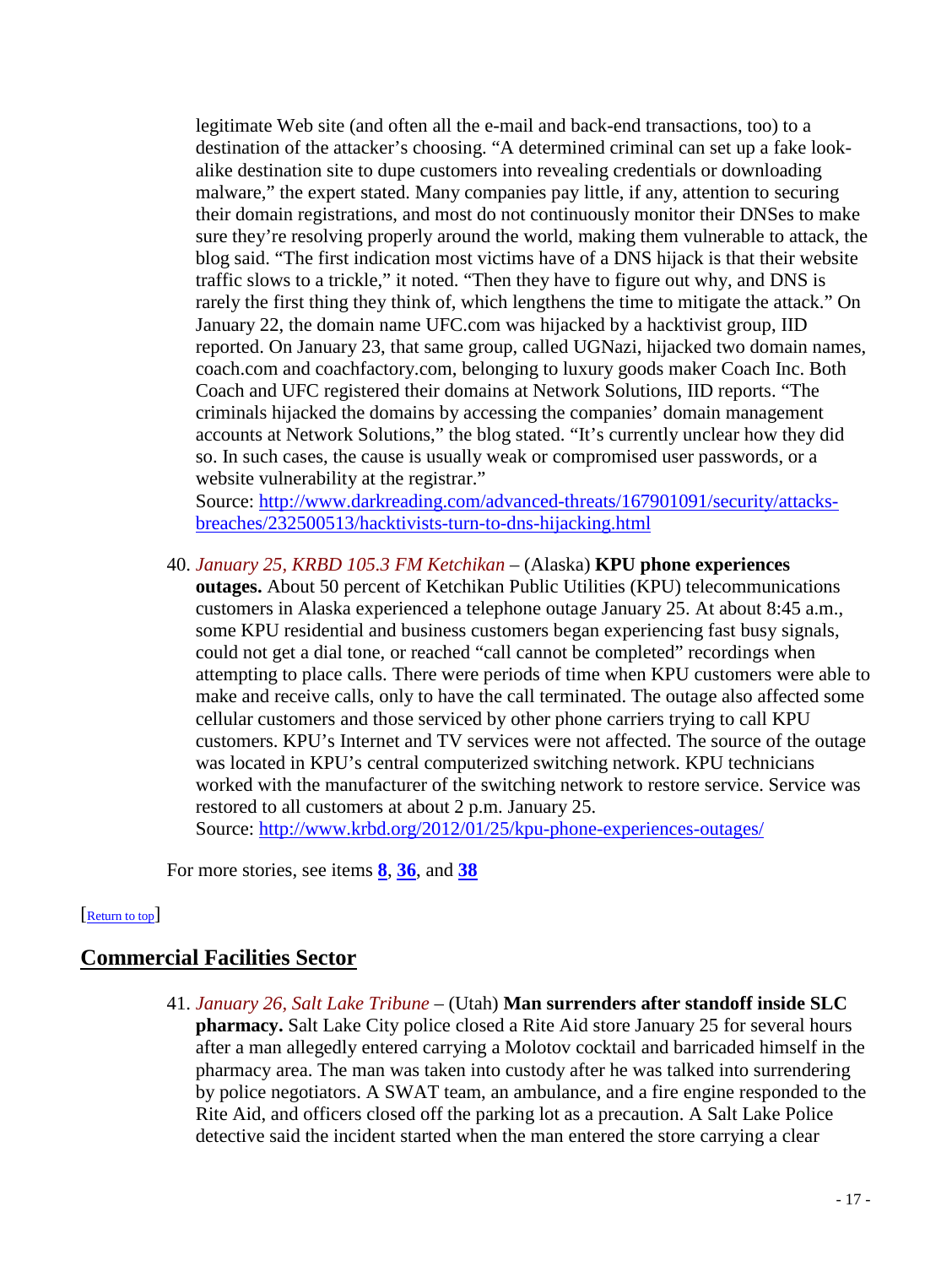container filled with gasoline and a rag hanging out of the top. He made his way toward the pharmacy and somehow got back by the medications. Employees and customers called for help and were evacuated from the building as police responded. Source: [http://www.sltrib.com/sltrib/news/53376009-78/police-pharmacy-lake](http://www.sltrib.com/sltrib/news/53376009-78/police-pharmacy-lake-salt.html.csp)[salt.html.csp](http://www.sltrib.com/sltrib/news/53376009-78/police-pharmacy-lake-salt.html.csp)

42. *January 25, Associated Press* – (California) **Odor causes evacuation of Universal Studios office.** Firefighters in Los Angeles County, California, evacuated more than 400 people from a high-rise building at Universal Studios January 25 after reports of a possible refrigeration gas leak. The fire inspector said reports of a chlorine gas smell prompted the evacuation of a 15-story building housing studio executive offices. About 100 firefighters and a hazardous materials unit were at the scene. The fire inspector said there was no gas cloud.

Source: [http://www.sfgate.com/cgi](http://www.sfgate.com/cgi-bin/article.cgi?f=/n/a/2012/01/25/state/n134720S55.DTL)[bin/article.cgi?f=/n/a/2012/01/25/state/n134720S55.DTL](http://www.sfgate.com/cgi-bin/article.cgi?f=/n/a/2012/01/25/state/n134720S55.DTL)

43. *January 25, KLEW 3 Lewiston* – (Idaho) **Moscow apartment explosion** 

**explained.** Moscow fire officials said they believe they have uncovered the cause of the gas explosion that occurred at a Moscow, Idaho apartment complex the week of January 16.  $\hat{a}$  Fire marshals said an undetected fire in the attic of the Elysian apartments was the cause of the explosion, which damaged the entire building and left tenants without a home, KLEW 3 Lewiston reported January 25. Officials said the combination of heat, smoke, and carbon monoxide gas coupled with the attic's insulation created conditions that produced the explosion. Fire pattern analysis led investigators to the utility chase and furnace as the point-of-origin of the fire, which severely damaged the building. "There's a chance that the building might come down and be rebuilt, there's a chance that portions of the building will be re-built," the Moscow fire chief said.

Source: [http://www.klewtv.com/news/local/Moscow-apartment-explosion-explained--](http://www.klewtv.com/news/local/Moscow-apartment-explosion-explained--138084048.html) [138084048.html](http://www.klewtv.com/news/local/Moscow-apartment-explosion-explained--138084048.html)

44. *January 25, Redding Record Searchlight* – (California) **Police: Bomb found and removed at Red Bluff parking lot.** Officers with the Red Bluff, California Police Department called in the bomb squad after they found homemade explosives in a parking lot January 25. Officers said they arrived at the Riverside Plaza after onlookers reported a suspicious package. After evacuating people from the area, officers said they cordoned off the parking lot for 2 hours after discovering 6-inch pipe bombs with fuses attached. Two officers from the Shasta County Bomb Squad arrived and transported the bombs to a rural location where they were detonated.

Source: [http://www.redding.com/news/2012/jan/25/police-bomb-found-and-removed](http://www.redding.com/news/2012/jan/25/police-bomb-found-and-removed-red-bluff-parking-lo/)[red-bluff-parking-lo/](http://www.redding.com/news/2012/jan/25/police-bomb-found-and-removed-red-bluff-parking-lo/)

45. *January 25, Boston Globe* – (Massachusetts) **150 elderly residents evacuated after two-alarm blaze hits Melrose housing complex.** Almost 150 elderly residents were evacuated on Massachusetts Bay Transportation Area (MBTA) buses and taken to nearby hotels after a mattress caught fire in a Melrose housing complex January 25. Police said the two-alarm fire broke out in an apartment on the fourth floor of the 8-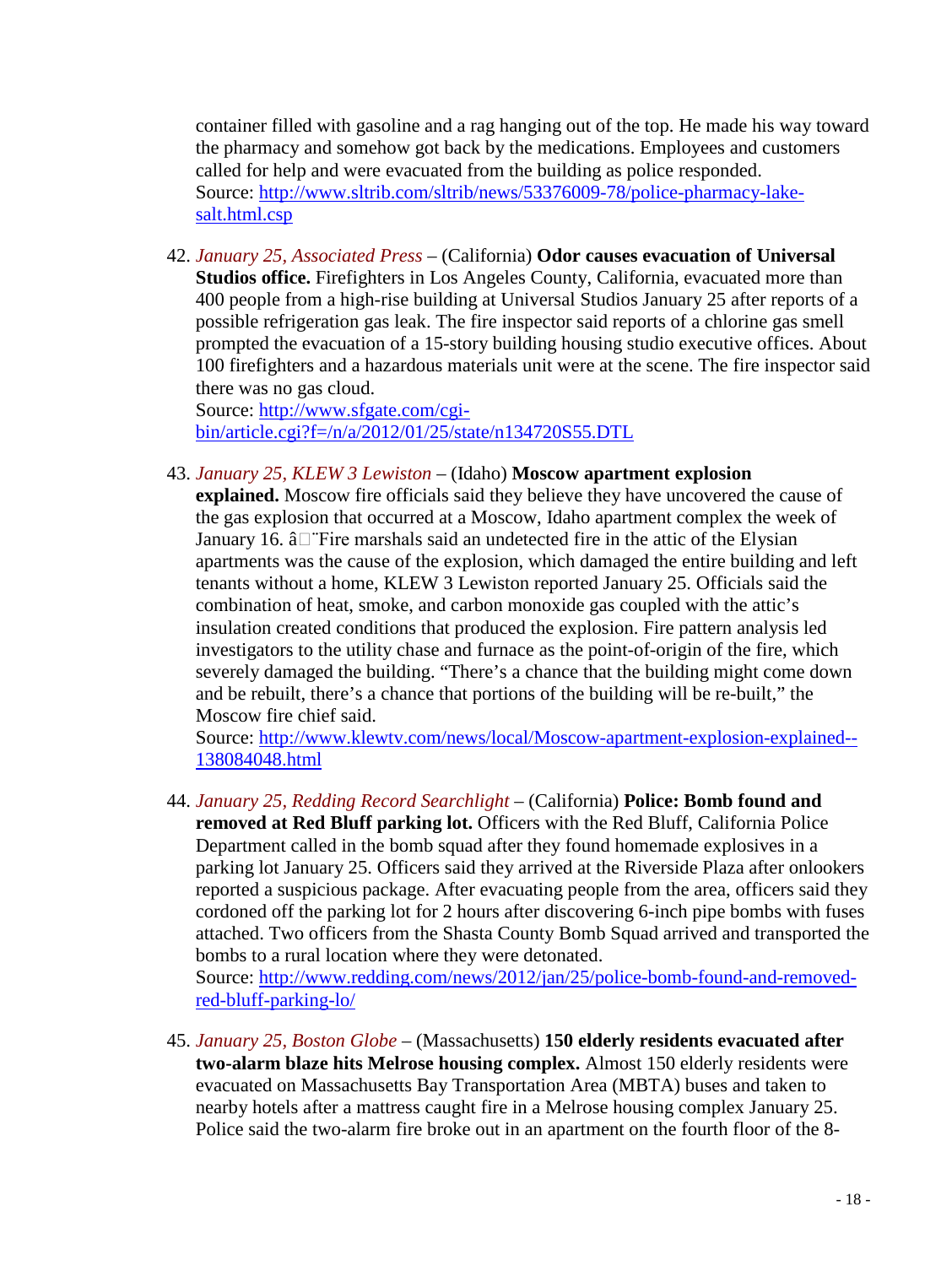story Julian Steele House. According to the police report, it was caused by the "careless disposal of smoking material." The fire was confined to a mattress and box spring, police said, but due to the sprinkler system going off, the building sustained heavy water damage. The water from the sprinklers spread throughout the building and posed an electrical hazard, a fire captain said. Police estimated damage at more than \$100,000. The 140 residents were transported via MBTA buses to hotels, where they were scheduled to reside until January 26 or 27. Source: [http://www.boston.com/Boston/metrodesk/2012/01/elderly-residents](http://www.boston.com/Boston/metrodesk/2012/01/elderly-residents-evacuated-after-two-alarm-blaze-hits-melrose-housing-complex/AKHt3GQiOqE8S7IisHHukN/index.html)[evacuated-after-two-alarm-blaze-hits-melrose-housing-](http://www.boston.com/Boston/metrodesk/2012/01/elderly-residents-evacuated-after-two-alarm-blaze-hits-melrose-housing-complex/AKHt3GQiOqE8S7IisHHukN/index.html)

[complex/AKHt3GQiOqE8S7IisHHukN/index.html](http://www.boston.com/Boston/metrodesk/2012/01/elderly-residents-evacuated-after-two-alarm-blaze-hits-melrose-housing-complex/AKHt3GQiOqE8S7IisHHukN/index.html)

<span id="page-18-2"></span>46. *January 25, Huntsville Times* – (Alabama; National) **Tide fans ordering from Bamastuff.com may have had credit card information stolen.** University of Alabama fans who bought items from Bamastuff.com between August 1, 2009, and January 16, 2012, are being alerted to contact their banks for possible illegal and unauthorized use of their credit cards, the Huntsville Times reported January 25. Bamastuff.com has sent out e-mail notifications informing customers about a breach in its database, which was discovered the week of January 23 by the company's information technology (IT) director. In his e-mail, the IT director said information including customers' names, e-mail addresses, billing and shipping addresses, telephone numbers, credit card information, and/or cryptographically scrambled passwords could have been stolen. In a phone interview with the Huntsville Times, he said he knows of numerous fraudulent charges made on Bamastuff.com customers' bank accounts. "We are still investigating the server's log files to pinpoint exactly what was taken and how," he wrote. The e-mail included the expiration date of the card used so customers will know which card was used, although most are likely past their expiration date, he said. He said they are fairly certain that orders placed after January 16 are not affected based on the access logs on the server. "It appears to be a one time attack and we have taken numerous steps to fend off any future ones," he said. He also said old orders, including names, addresses and credit card numbers, are being archived and customer data is being deleted from the system for those not placing an order with Bamastuff.com since the start of the 2009 season. To protect against future theft, he said the company has upgraded and installed various security software to monitor activity.

Source: [http://blog.al.com/breaking/2012/01/tide\\_fans\\_ordering\\_from\\_bamast.html](http://blog.al.com/breaking/2012/01/tide_fans_ordering_from_bamast.html)

<span id="page-18-1"></span>For more stories, see items **[21](#page-9-1)** and **[39](#page-15-1)**

#### [\[Return to top\]](#page-0-1)

# **National Monuments and Icons Sector**

<span id="page-18-0"></span>Nothing to report

[\[Return to top\]](#page-0-1)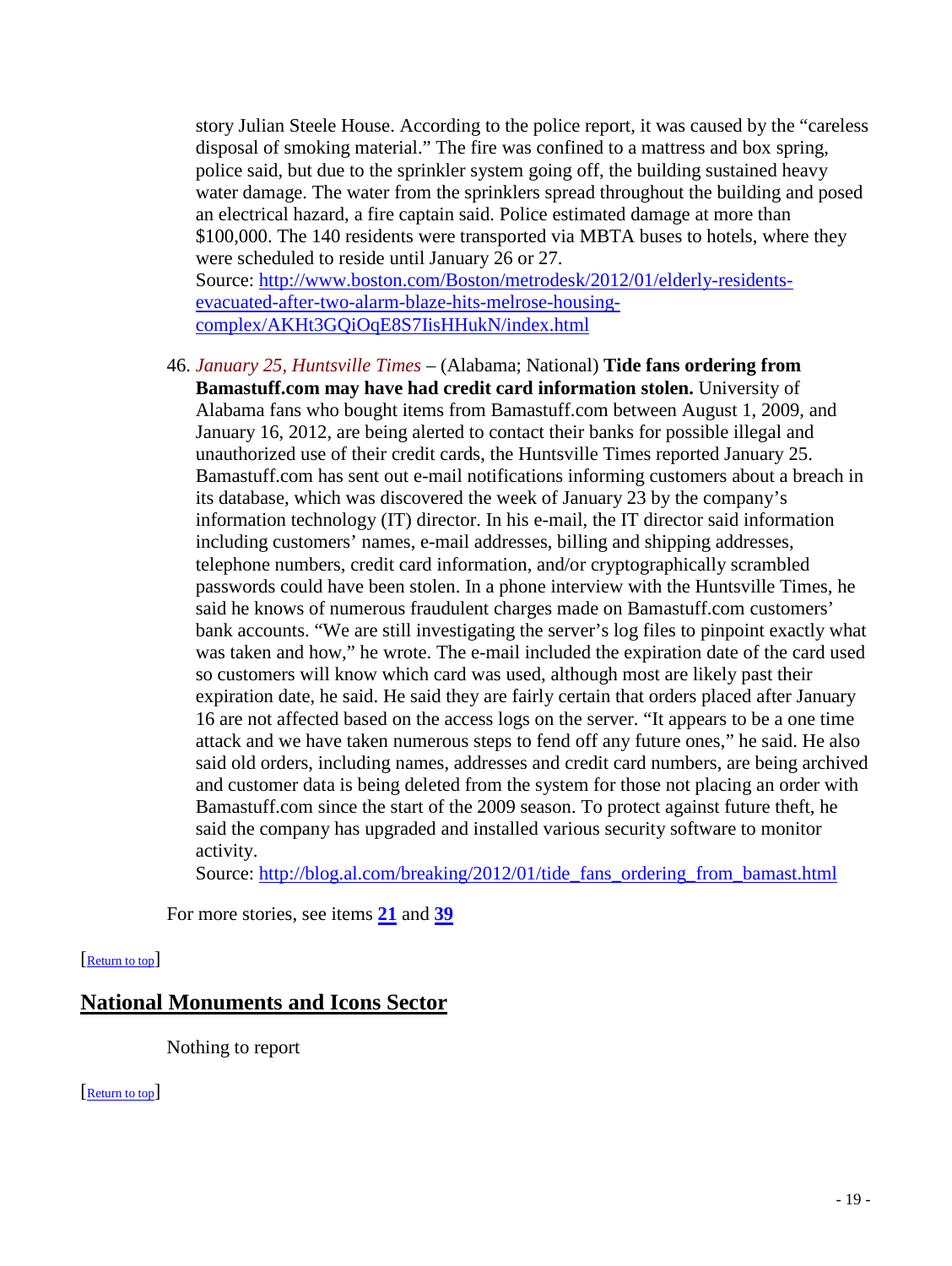# **Dams Sector**

- 47. *January 26, Towanda Daily Review* (Pennsylvania) **Athens receives grant to repair levee.** The Commonwealth Financing Authority board January 25 approved a grant for \$452,000 in H2O PA Flood Control funds to Athens Borough, Pennsylvania. The funds will cover the borough's portion of a project to rehabilitate a 400-foot section of the Chemung River levee substantially damaged in the September flooding caused by Tropical Storm Lee. As part of the borough's agreement with the U.S. Army Corps of Engineers, who will perform the repairs, the borough is responsible for 20 percent of the project's total cost. Temporary repairs were made to the levee in October. Source: [http://thedailyreview.com/news/athens-receives-grant-to-repair-levee-](http://thedailyreview.com/news/athens-receives-grant-to-repair-levee-1.1262858)[1.1262858](http://thedailyreview.com/news/athens-receives-grant-to-repair-levee-1.1262858)
- <span id="page-19-0"></span>48. *January 25, Cache Valley Daily* – (Utah) **Mendon assesses damage caused by flooding.** After a several days of concentrated precipitation the week of January 16, the Mendon, Utah, area of Cache Valley experienced damaging effects of flooding that are now being assessed and remedied, the Cache Valley Daily reported January 25. Repairs will be made in the spring, but the cost is unknown the Mendon Fire and Rescue chief said. State Road 23 from Mendon to Wellsville was closed to traffic for 2 days due to the canal flowing over the road, pushing water and mud debris into drivers' paths. Crews purposely breached the canal to prevent it from breaching itself with more devastating effects. The water was allowed to flow across SR 23 on a premeditated course. Officials estimated crews and volunteers put out about 4,000 sandbags that helped prevent further damage.

Source: [http://www.cachevalleydaily.com/news/local/Mendon-assseses--](http://www.cachevalleydaily.com/news/local/Mendon-assseses--138061703.html) [138061703.html](http://www.cachevalleydaily.com/news/local/Mendon-assseses--138061703.html)

For another story, see item **[7](#page-3-2)**

[\[Return to top\]](#page-0-1)